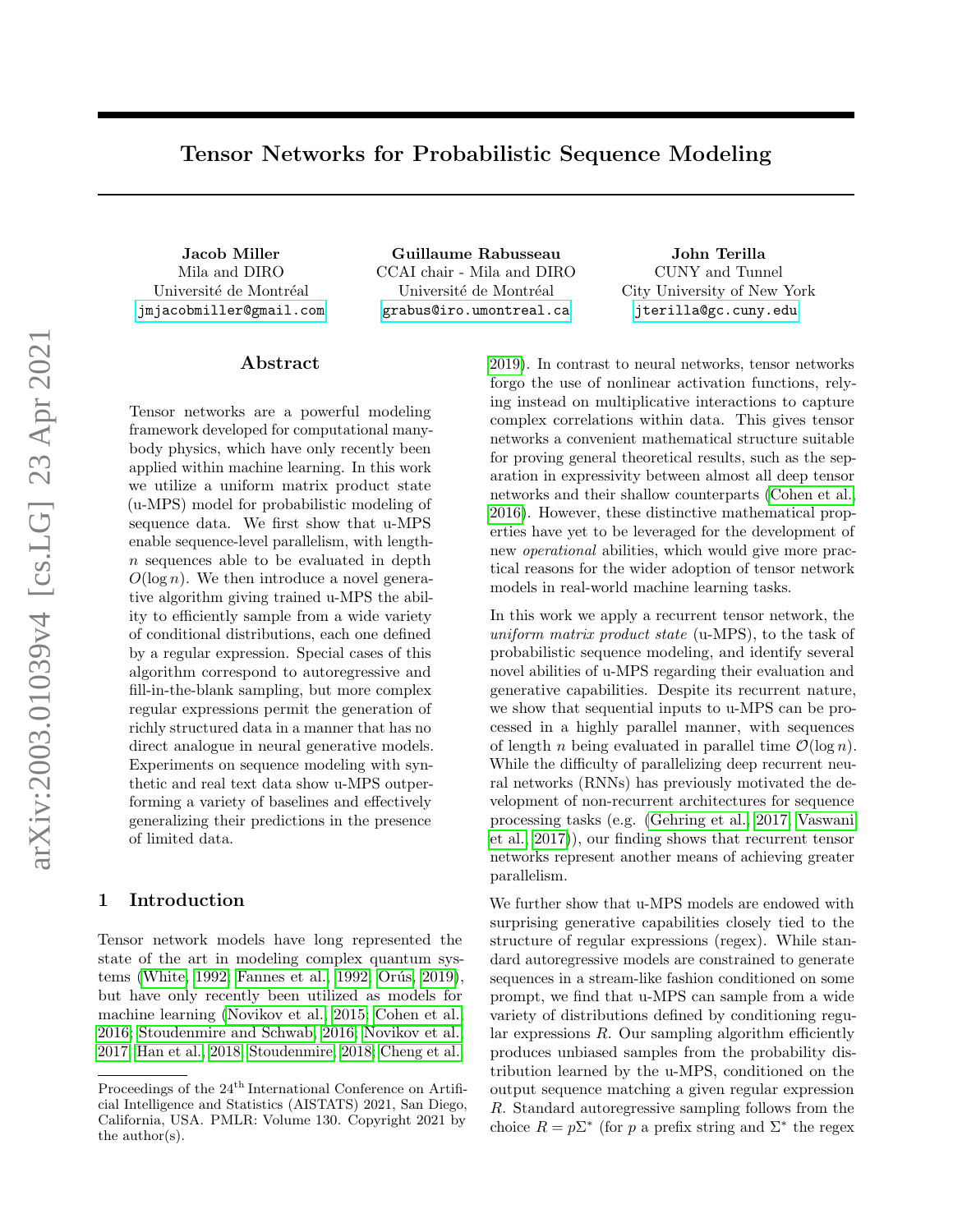matching all sequences), but other special cases include fill-in-the-blank sampling  $(R = p\sum^* s, \text{ for suffix } s)$ , as well as the generation of samples constrained to contain some target phrase  $t$   $(R = \Sigma^* t \Sigma^*)$ .

Besides permitting the generation of sequences with rich internal structure, these techniques enable novel forms of regularization, where a u-MPS model can be penalized or incentivized during training to generate strings matching some target pattern. Such regularization can be applied in a variety of challenging tasks, including automatic code generation and mitigating gender bias in language models. Experiments on synthetic and real structured text datasets confirm these novel parallelism, sampling, and regularization benefits, and show u-MPS able to successfully generalize nonlocal correlations present in small strings to sequences of significantly greater length.

Summary of Contributions We give the first implementation of a u-MPS for probabilistic sequence modeling, and uncover several remarkable capabilities of this model<sup>[1](#page-1-0)</sup>. The absence of nonlinear activation functions in the u-MPS allows us to utilize a parallel evaluation method during training and inference. We develop new techniques linking the structure of u-MPS "transfer operators" to that of regular expressions, which in turn enables a flexible recursive sampling algorithm and novel forms of regularization for the u-MPS. We expect these techniques to open up significant new research directions in the design of sequential generative models, with language modeling being a particularly promising domain.

Related Work Notable previous applications of tensor networks in machine learning include compressing large neural network weights [\(Novikov et al., 2015\)](#page-17-2), proving separations in the expressivity of deep vs shallow networks [\(Cohen et al., 2016\)](#page-16-1), and for supervised [\(Stoudenmire and Schwab, 2016;](#page-17-3) [Novikov et al.,](#page-17-4) [2017;](#page-17-4) [Glasser et al., 2018\)](#page-16-5) and unsupervised [\(Han et al.,](#page-16-2) [2018;](#page-16-2) [Stoudenmire, 2018;](#page-17-5) [Cheng et al., 2019\)](#page-16-3) learning tasks. Of particular relevance is [\(Stokes and Terilla,](#page-17-7) [2019\)](#page-17-7), where (non-uniform) MPS were trained as generative models for fixed-length binary sequences using the density matrix renormalization group (DMRG) algorithm. A diverse range of tensor network architectures have also been proposed as theoretical tools for modeling and understanding natural language, such as [\(Pes](#page-17-8)[tun and Vlassopoulos, 2017;](#page-17-8) [Coecke et al., 2010;](#page-16-6) [Gallego](#page-16-7) and Orús, 2017; [DeGiuli, 2019\)](#page-16-8). The completely positive maps employed in our sampling algorithm are similar to those used in hidden quantum Markov models (HQMM) [\(Monras et al., 2010;](#page-17-9) [Srinivasan et al.,](#page-17-10) [2018\)](#page-17-10), and can likewise be interpreted using concepts from quantum information theory.

This work can be seen as a continuation of [\(Pestun](#page-17-11) [et al., 2017\)](#page-17-11), where u-MPS were introduced from a theoretical perspective as a language model, but without the parallelization, sampling, or experimental results given here. Our sampling algorithm is a significant generalization of the fixed-length Born machine algorithm introduced in [\(Han et al., 2018\)](#page-16-2) (which in turn follows that of [\(Ferris and Vidal, 2012\)](#page-16-9)), and by virtue of the recurrent nature of u-MPS, permits the generation of discrete sequences of arbitrary length. The u-MPS model is equivalent to quadratic weighted finite automata [\(Bailly, 2011\)](#page-16-10) and (to a lesser extent) the norm-observable operator model (NOOM) [\(Zhao](#page-17-12) [and Jaeger, 2010\)](#page-17-12), and is also an example of a linear (second-order) RNN [\(Rabusseau et al., 2019\)](#page-17-13). Benefits of linear (first-order) RNNs for parallelization and interpretability were described in [\(Martin and Cundy,](#page-17-14) [2018;](#page-17-14) [Foerster et al., 2017\)](#page-16-11).

A key difference from previous works is the general techniques developed for evaluating and sampling from regex-structured probability distributions, which to the best of our knowledge are completely new. These techniques apply not only to u-MPS, but also to a broad family of models with similar internal structure, such as weighted finite automata (WFA) [\(Droste et al., 2009\)](#page-16-12), hidden Markov models (HMM) [\(Rabiner and Juang,](#page-17-15) [1986\)](#page-17-15), and predictive state representations [\(Littman](#page-17-16) [and Sutton, 2002\)](#page-17-16). We consequently expect the algorithms developed here for regex sampling, regularization, and parallel evaluation to immediately generalize to any of these models which parameterize valid probability distributions.

## 2 Background

We consider sequences over a finite alphabet  $\Sigma$ , with  $\Sigma^n$  denoting the set of all length-n strings,  $\Sigma^*$  the set of all strings, and  $\varepsilon$  the empty string. We use  $||v||$  to denote the 2-norm of a vector, matrix, or higher-order tensor v, and  $\text{Tr}(M) = \sum_{i=1}^{D} M_{ii}$  to denote the trace of a square matrix  $M \in \overline{\mathbb{R}^{D \times D}}$ .

A real-valued<sup>[2](#page-1-1)</sup> tensor  $\mathcal{T} \in \mathbb{R}^{d_1 \times d_2 \times \cdots \times d_n}$  is said to have shape  $(d_1, d_2, \ldots, d_n)$ , and can be specified by an indexed collection of elements  $\mathcal{T}_{i_1,i_2,\ldots,i_n} \in \mathbb{R}$ , where each index  $i_k \in [d_k] := \{1, 2, \ldots, d_k\}$ . Tensors with n indices are said to be nth order, and the set of nth order tensors form a vector space of dimension  $\prod_{k=1}^{n} d_k$ .

<span id="page-1-0"></span><sup>&</sup>lt;sup>1</sup>The code used to produce our results can be found at [https://github.com/jemisjoky/umps\\_code](https://github.com/jemisjoky/umps_code).

<span id="page-1-1"></span><sup>2</sup>The restriction to real-valued tensors is natural for machine learning, but differs from the standard in quantum physics of using complex parameters. The results given here carry over to the complex setting, and only require the replacement of some tensors by their complex conjugate.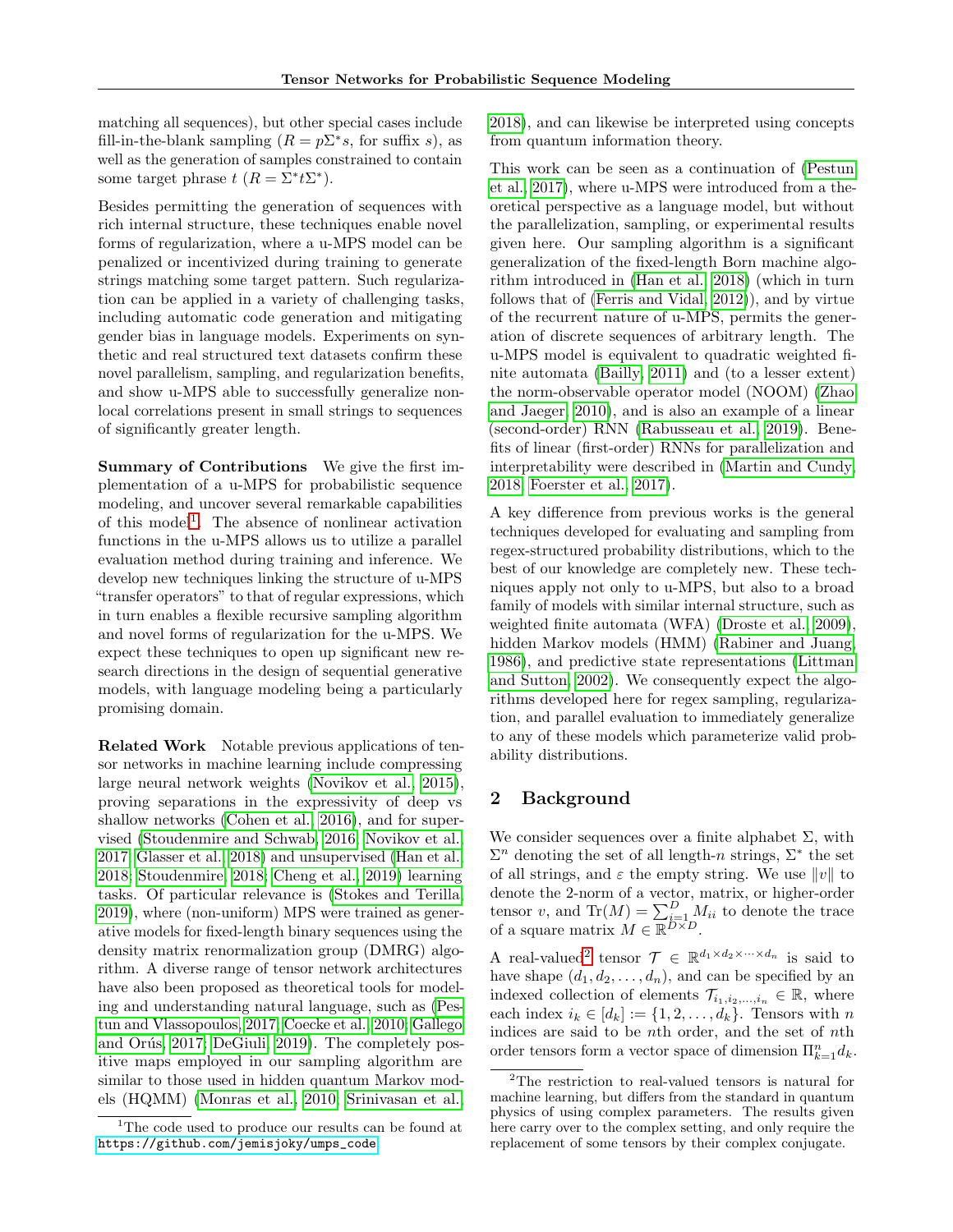

<span id="page-2-1"></span>Figure 1: (a-b) Two well-known cases of tensor contractions, inner products of vectors and matrix multiplication. (c) A simple tensor network, where 2nd, 3rd, and 4th order tensors are contracted to form a 3rd order tensor. In numerical libraries, small tensor contractions can be computed with the einsum function, and the output  $\mathcal X$  is independent of contraction order. (d) The u-MPS model, which uses a core tensor  $A$  of shape  $(D, d, D)$  and D-dimensional vectors  $\alpha$  and  $\omega$  to define tensors of arbitrary order. (e) The length- $n$  normalization factor  $\mathcal{Z}_n$  defined by Equation [3,](#page-3-0) expressed as a network of tensor contractions. (f) The 4th order tensor  $\mathcal E$  defined by two copies of the u-MPS core tensor  $\mathcal A$ . The contraction of  $\mathcal E$  with a matrix on the left or right gives the left and right transfer operators of the u-MPS, linear maps which allow the efficient computation of  $\mathcal{Z}_n$  via Equation [4.](#page-4-0)

Matrices, vectors, and scalars are the simplest examples of tensors, of 2nd, 1st, and 0th order, respectively. Tensor contraction is a generalization of both matrix multiplication and vector inner product, and multiplies two tensors along a pair of indices with equal dimension. If the tensors  $\mathcal T$  and  $\mathcal T'$  have respective shapes  $(d_1, ..., d_k, ..., d_n)$  and  $(d'_1, ..., d'_{k'}, ..., d'_{n'})$ , for  $d_k = d'_{k'}$ , then the contraction of the k and k' indices gives a product tensor  $\mathcal{T}''$ , described by elements

$$
T''_{i_1,\ldots,i_{k-1},i_{k+1},\ldots,i_n,i'_1,\ldots,i'_{k'-1},i'_{k'+1},\ldots,i'_n'} = \sum_{i_k=1}^{d_k} \mathcal{T}_{i_1,\ldots,i_k,\ldots,i_n} \mathcal{T}'_{i'_1,\ldots,i_k,\ldots,i'_{n'}}.
$$
 (1)

The contraction operation Equation [1](#page-2-0) is more easily understood with a convenient graphical notation (see Figure [1\)](#page-2-1), where individual tensors correspond to nodes in an undirected graph, and edges describe contractions to be performed. Contracting along an index corresponds to merging two connected nodes, to produce a new node whose outgoing edges are the union of those in the tensors being contracted. An important property of tensor contraction is its generalized associativity, so that a network of tensors can be contracted in any order, with the final product tensor being the same in every case.

A natural example of an nth order tensor is a probability distribution over length-n sequences  $\Sigma<sup>n</sup>$ , where the probabilities associated with all possible sequences form the  $|\Sigma|^n$  separate tensor elements. This exponential growth in the number of elements makes dense representations of higher order tensors infeasible, but convenient tensor decompositions frequently permit the efficient manipulation of tensors with high order, even into the thousands.

The fixed-size matrix product state (Perez-García et al., [2007\)](#page-17-17) (MPS, also known as tensor train [\(Oseledets,](#page-17-18) [2011\)](#page-17-18) model parameterizes an *n*th order tensor  $\mathcal{T}$ with shape  $(d_1, d_2, \ldots, d_n)$  as a sequential contraction of *n* independent tensor "cores"  $\{\mathcal{A}^{(j)}\}_{j=1}^n$ , which form the parameters of the model. Each  $\mathcal{A}^{(j)}$  has shape  $(D_{i-1}, d_i, D_i)$ , where  $D_0 = D_n = 1$ . The dimensions  $D_j$  are referred to as bond dimensions (or ranks) of the MPS, and by choosing the  $D_j$  to be sufficiently large, it is possible to exactly represent any nth order tensor.

# <span id="page-2-3"></span>3 Uniform MPS

In this work we utilize the uniform MPS (u-MPS) model, a recurrent tensor network obtained by choosing all cores of an MPS to be identical tensors  $\mathcal{A}^{(j)} = \mathcal{A}$ with shape  $(D, d, D)$ . To obtain scalar tensor elements, D-dimensional vectors  $\alpha$  and  $\omega$  are used as "boundary" conditions" to terminate the initial and final bond dimensions of the network. In contrast to fixed-length MPS, the recurrent nature of u-MPS allows the generation of *n*th order tensors  $\mathcal{T}_n \in \mathbb{R}^{d^n}$  for any  $n \in \mathbb{N}$ , which in turn allows u-MPS to be applied in problems involving sequential data.

For discrete sequences over an alphabet  $\Sigma$  of size d, a u-MPS (paired with a bijection  $\varphi : \Sigma \to [d]$ ) can be used to map a sequence of arbitrary lengthn to the index of an nth order tensor  $\mathcal{T}_n$ , defining a scalar-valued function  $f_{\mathcal{A}}$  over sequences. Using  $\mathcal{A}(c) = \mathcal{A}_{:,\varphi(c),:} \in \mathbb{R}^{D \times D}$  to denote the matrix associated with the character  $c \in \Sigma$ , a u-MPS acts on a sequence  $s = s_1 s_2 \cdots s_n \in \Sigma^n$  as

<span id="page-2-2"></span><span id="page-2-0"></span>
$$
f_{\mathcal{A}}(s) = \alpha^T \mathcal{A}(s_1) \mathcal{A}(s_2) \cdots \mathcal{A}(s_n) \omega = \alpha^T \mathcal{A}(s) \omega, \quad (2)
$$

where we use  $\mathcal{A}(s) := \mathcal{A}(s_1)\mathcal{A}(s_2)\cdots\mathcal{A}(s_n)$  to denote the matrix product appearing in Equation [2.](#page-2-2) The function  $A(s)$  can be seen as a matrix-valued representation of arbitrary sequences  $s \in \Sigma^*$ , and is *compositional* in the sense that st is represented by the product of representations  $A(s)$  and  $A(t)$ .

While u-MPS are clearly laid out as a sequential model, the evaluation of  $f_{\mathcal{A}}(s)$  for  $|s|=n$  can be parallelized by evaluating Equation [2](#page-2-2) using  $\lceil \log_2(n) \rceil$  batched matrix-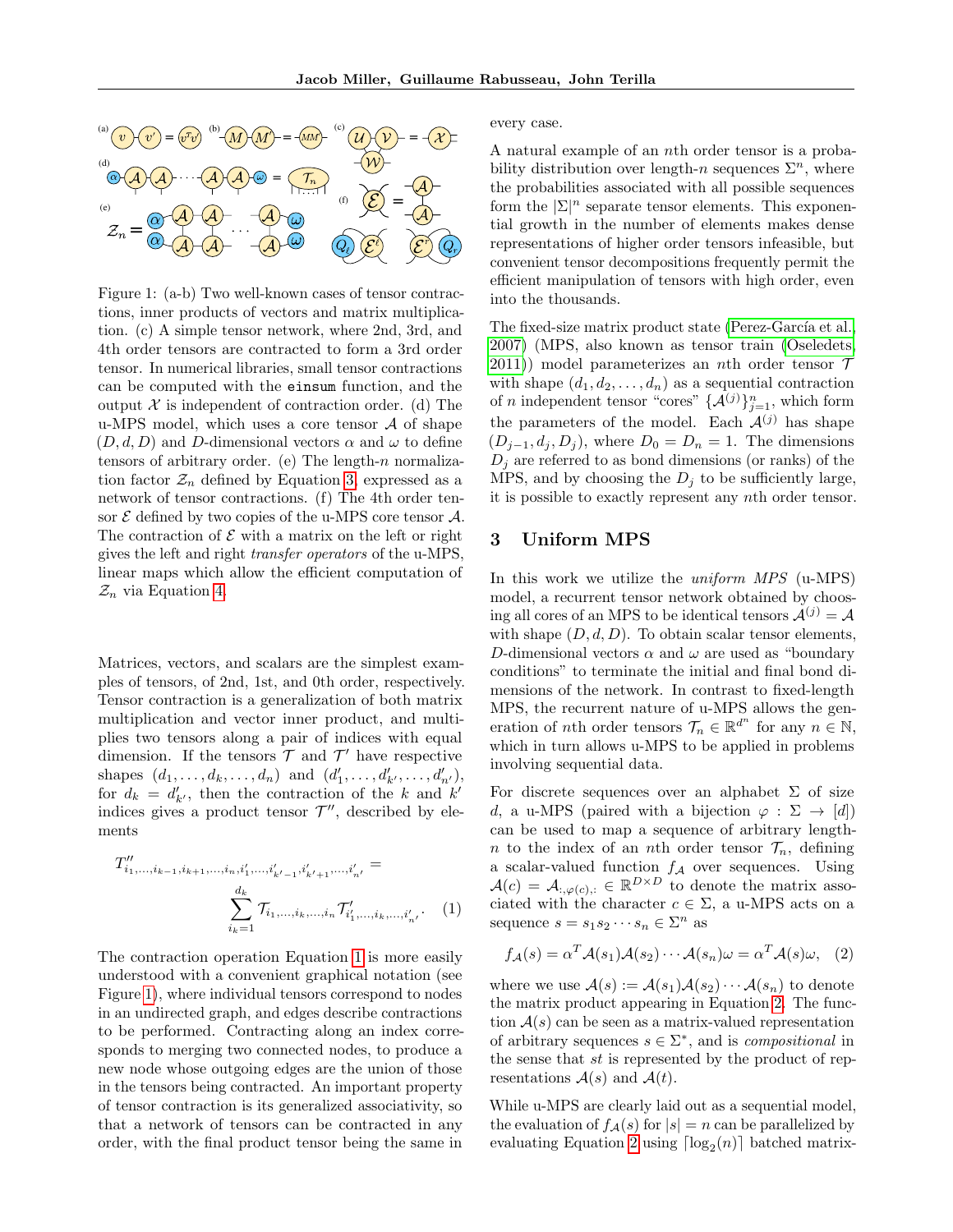

<span id="page-3-1"></span>Figure 2: Illustration of parallel and sequential evaluation of  $f_{\mathcal{A}}(s)$  when  $|s| = 4$ , where  $f_{\mathcal{A}}(s) = (\mathcal{T}_4)_{i_1, i_2, i_3, i_4}$ , and element of the 4th order tensor defined by a u-MPS. After obtaining the matrix representations  $\mathcal{A}(s_1), \ldots, \mathcal{A}(s_n)$  from s, parallel evaluation involves repeated batch multiplications of nearest-neighbor pairs of matrices, with the boundary vectors  $\alpha$  and  $\omega$  only incorporated after the matrix product  $\mathcal{A}(s)$  has been obtained. Sequential evaluation instead uses iterated matrix-vector multiplications starting with a boundary vector to contract this product. Parallel and sequential evaluation have respective costs of  $\mathcal{O}(nD^3)$  and  $\mathcal{O}(nD^2)$ , but the former can be carried out in  $\mathcal{O}(\log n)$  parallel time. The mathematical equivalence of these evaluation strategies is a basic example of the associativity of tensor contractions, allowing an appropriate method to be chosen based on the size of the model, the problem at hand, and the availability of hardware acceleration.

matrix multiplications on all nearest-neighbor pairs of matrices, as shown in Figure [2.](#page-3-1) This form of parallelization requires the absence of nonlinear activation functions in the evaluation, and can also be carried out in linear RNNs [\(Martin and Cundy, 2018\)](#page-17-14).

#### 3.1 Born Machines

While Equation [2](#page-2-2) is identical to the evaluation rule for WFA, and well-suited for regression tasks, we are interested in using u-MPS as probabilistic models. This requires the interpretation of  $f_A(s)$  as a non-negative probability  $P(s)$ , and deciding if a general WFA outputs negative values is undecidable [\(Denis and Esposito,](#page-16-13) [2008\)](#page-16-13). This issue can be circumvented by requiring all entries of A,  $\alpha$ , and  $\omega$  to be non-negative real numbers, but such models can be seen as largely equivalent to hidden Markov models [\(Denis and Esposito, 2008\)](#page-16-13).

We instead follow the approach introduced in [\(Pestun](#page-17-11) [et al., 2017\)](#page-17-11) (see also [\(Han et al., 2018\)](#page-16-2)), which is inspired by the typical usage of MPS in quantum mechanics. For the case of u-MPS, this Born machine approach converts a scalar value  $f_{\mathcal{A}}(s)$  to an unnormalized probability  $\tilde{P}(s) := |f_{\mathcal{A}}(s)|^2$ . This can be converted into a properly normalized distribution over sequence of fixed length n by choosing  $P_n(s) = \tilde{P}(s)/\mathcal{Z}_n$ , where the normalization function  $\mathcal{Z}_n$  is given by

$$
\mathcal{Z}_n = \sum_{s \in \Sigma_n} \tilde{P}(s) = \sum_{i_1 \in [d]} \sum_{i_2 \in [d]} \cdots \sum_{i_n \in [d]} |(T_n)_{i_1, i_2, \dots, i_d}|^2
$$
  
=  $||\mathcal{T}_n||^2$ , (3)

and with  $\mathcal{T}_n$  the *n*th order tensor defined by the u-MPS. This quadratic evaluation rule is equivalent to the Born rule of quantum mechanics [\(Born, 1926\)](#page-16-14), which gives a formal interpretation of such models as wavefunctions over n quantum spins. However this probabilistic correspondence is richer in the case of u-MPS, since distributions over sequences of different lengths can be easily defined. The distribution  $P(s) = P(s)/\mathcal{Z}_{\ast}$  in particular gives a probability distribution over strings of arbitrary length, where the normalization factor  $\mathcal{Z}_*$ is identical to that given in Equation [3,](#page-3-0) but with the sum over  $\Sigma^n$  replaced by one over  $\Sigma^*$ . We show in Section [4](#page-4-1) how normalization functions of this form can be generalized further to incorporate sums over all strings matching an arbitrary regular expression R.

Normalization functions like  $\mathcal{Z}_n$  occur frequently in many-body physics, and can be efficiently computed via a simple reordering of tensor contractions. By Equation [3,](#page-3-0)  $\mathcal{Z}_n$  equals the 2-norm of  $\mathcal{T}_n$ , which is represented diagrammatically as Figure [1e](#page-2-1). The naive method of evaluating  $\mathcal{Z}_n$  involves first generating all elements of  $\mathcal{T}_n$  via contraction along the horizontal Ddimensional indices of the u-MPS, but the generalized associativity of tensor contraction lets us evaluate this expression more efficiently.

By first contracting two copies of  $A$  along a vertical d-dimensional index (see Equation [1f](#page-2-1)) we obtain a 4th order tensor  $\mathcal{E}$ , which can be interpreted as a linear map on a space of matrices in two main ways, by contracting either its left or its right indices with an input. These linear maps, known as transfer operators, are examples of completely positive (CP) maps, a generalization of stochastic matrices which find frequent application in the context of quantum information theory (see Appendix [A](#page-9-0) for more details). These maps admit the Kraus representations  $\mathcal{E}^r(Q_r) = \sum_{c \in \Sigma} \mathcal{A}(c) Q_r \mathcal{A}(c)^T$  and  $\mathcal{E}^{\ell}$ P  $(Q_{\ell}) =$  $c \in \Sigma \mathcal{A}(c)^T Q_{\ell} \mathcal{A}(c)$ , which are connected by the adjoint identity  $\text{Tr}(Q_\ell \mathcal{E}^r(Q_r)) = \text{Tr}(\mathcal{E}^{\ell}(Q_\ell)Q_r).^3$  $\text{Tr}(Q_\ell \mathcal{E}^r(Q_r)) = \text{Tr}(\mathcal{E}^{\ell}(Q_\ell)Q_r).^3$ 

<span id="page-3-2"></span><span id="page-3-0"></span><sup>&</sup>lt;sup>3</sup>In general, CP maps are linear operators  $\mathcal F$  acting on square matrices by the rule  $\mathcal{F}(Q) = \sum_{i=1}^{K} A_i Q A_i^T$ . CP maps are guaranteed to send positive semidefinite (PSD) to other PSD matrices, allowing us to assume in the following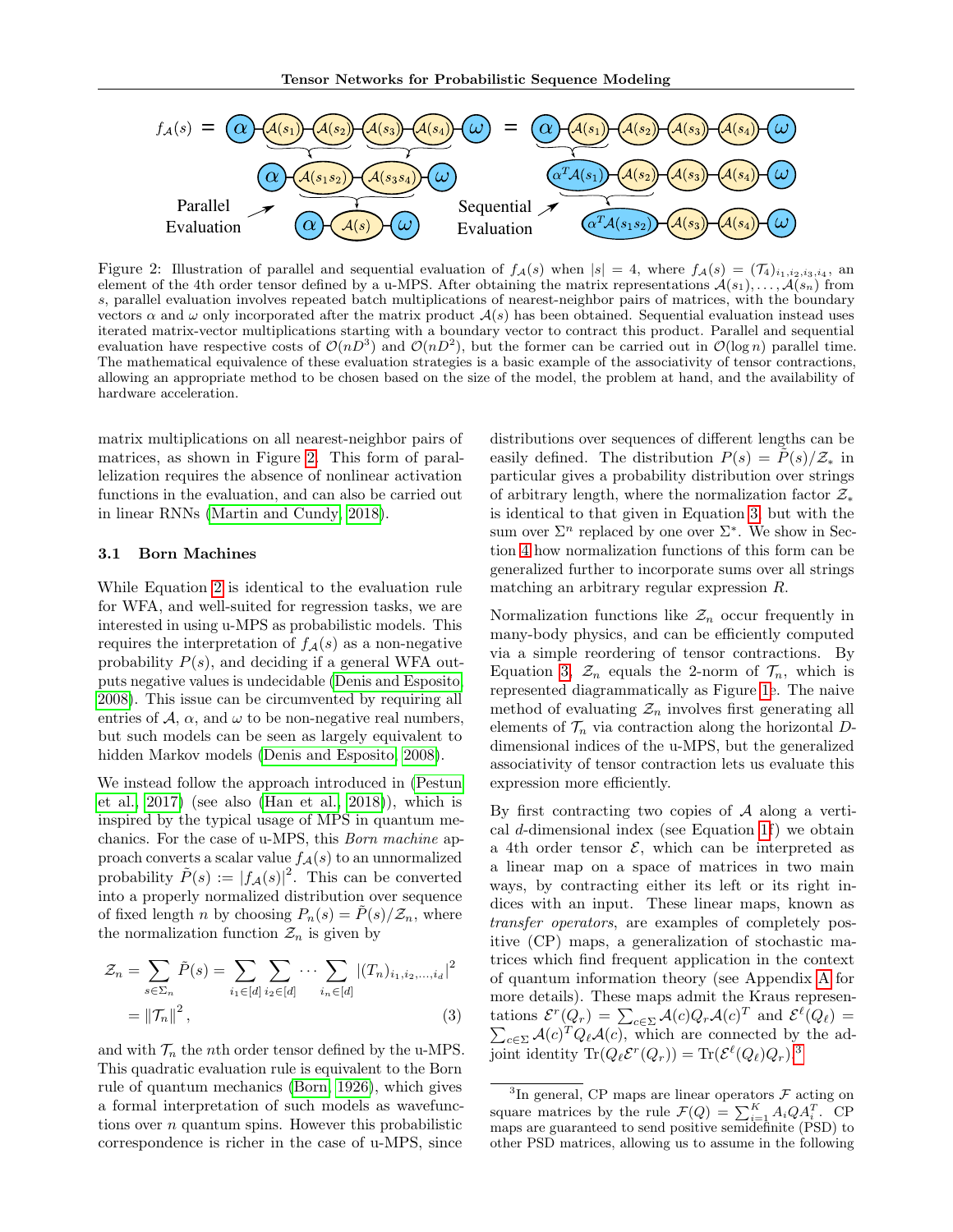<span id="page-4-3"></span>Table 1: Dictionary giving the correspondence between regular expressions (regex) and generalized transfer operators associated with a u-MPS (note the reversal of order in  $\mathcal{E}_{R_1R_2}^{\ell}$ ). The infinite sum giving  $\mathcal{E}_{S^*}^r(Q_r)$ can be efficiently approximated by partial sums, or else computed as the solution  $Q_r^*$  to the linear equation  $(I - \mathcal{E}_S^r) Q_r^* = Q_r$  (similarly for  $\mathcal{E}_{S^*}^{\ell}(Q_{\ell})$ ).

| Regex R      | ${\cal E}_R^r(Q_r)$                                             | ${\cal E}^{\ell}_R(Q_{\ell})$                                           |
|--------------|-----------------------------------------------------------------|-------------------------------------------------------------------------|
|              | $\mathcal{A}_s Q_r \mathcal{A}_s^T$                             | $\mathcal{A}_s^T Q_\ell \mathcal{A}_s$                                  |
| $\rm R_1R_2$ | $\mathcal{E}_{R_1}^r(\mathcal{E}_{R_2}^r(Q_r))$                 | $\mathcal{E}_{R_2}^{\ell}(\mathcal{E}_{R_1}^{\ell}(Q_{\ell}))$          |
| $R_1 R_2$    | $\mathcal{E}_{R_{1}}^{r}(Q_{r})+\mathcal{E}_{R_{2}}^{r}(Q_{r})$ | $\mathcal{E}_{R_1}^{\ell}(Q_{\ell})+\mathcal{E}_{R_2}^{\ell}(Q_{\ell})$ |
|              | $\sum_{n=0}^{\infty} (\mathcal{E}_S^r)^{\circ n} (Q_r)$         | $\sum_{n=0}^{\infty} (\mathcal{E}_S^{\ell})^{\circ n} (Q_{\ell})$       |

The normalization  $\mathcal{Z}_n$  can be equivalently computed in terms of left or right transfer operators, with the latter option yielding

$$
\mathcal{Z}_n = \alpha^T \mathcal{E}^r(\mathcal{E}^r(\cdots \mathcal{E}^r(\omega \omega^T)) \cdots) \alpha \n= \text{Tr}\left(Q_\ell^\alpha (\mathcal{E}^r)^{\circ n}(Q_r^\omega)\right),
$$
\n(4)

where  $Q_{\ell}^{\alpha} = \alpha \alpha^T$  and  $Q_{r}^{\omega} = \omega \omega^T$  are rank-1 matrices constituting boundary conditions for the normalization term. We use  $(\mathcal{E}^r)^{\circ n}$  to denote the composition of  $\mathcal{E}^r$ with itself *n* times, and define  $(\mathcal{E}^r)^{\circ 0}$  to be the identity map acting on square matrices. For an MPS of bond dimension  $D$  over an alphabet of size  $d$ , a single transfer operator application requires time  $\mathcal{O}(dD^3)$ , giving a sequential runtime of  $\mathcal{O}(ndD^3)$  for computing  $\mathcal{Z}_n$ . By representing transfer operators as  $D^2 \times D^2$  matrices, this computation can be parallelized in a similar manner as described in Section [3,](#page-2-3) but at the price of increasing the total computational cost to  $\mathcal{O}(nD^6)$ .

The distribution  $P(s) = \tilde{P}(s)/\mathcal{Z}_{*}$  over all strings  $s \in \Sigma^*$  plays an important role in the following, but to employ this we must ensure the infinite summation  $\mathcal{Z}_{*} = \sum_{s \in \Sigma^{*}} \tilde{P}(s)$  does in fact converge. This convergence can be guaranteed by rescaling the core tensor to a new  $A' = \gamma A$ , for any scalar  $\gamma$  satisfying  $0 < |\gamma| < \sqrt{\rho(\mathcal{E}^r)}$ , where  $\rho(\mathcal{E}^r)$  is the spectral radius of  $\mathcal{E}^r$ . Such rescaling leaves all fixed-length distributions  $P_n(s)$  invariant, while introducing a bias towards shorter ( $|\gamma|$  < 1) or longer ( $|\gamma|$  > 1) strings in  $P(s)$ .

## <span id="page-4-1"></span>4 Regular Expressions and u-MPS

While transfer operators as defined above are standard in quantum many-body physics, we now show how this transfer operator calculus can be richly generalized in the setting of sequential data. We work with regular expressions (regex) R over an alphabet  $\Sigma$  of size d, which can be recursively defined in terms of: (a) String literals  $s \in \Sigma^*$ , (b) Concatenations of regex  $R = R_1 R_2$ , (c) Unions of regex  $R = R_1 | R_2$ , and (d) Kleene closures of regex  $R = S^*$ . We use  $\Sigma$  to denote the union regex of all single characters  $c \in \Sigma$ , and  $\Sigma<sup>n</sup>$  to denote the concatenation of  $\Sigma$  with itself *n* times.

Any regex R defines a set  $\text{Lang}(R) \subset \Sigma^*$ , the language of strings matching the pattern specified by R. While  $\text{Lang}(R)$  is uniquely determined by R, it is typically possible to choose multiple regex which define the same language. We assume in the following that we have chosen an unambiguous regex  $R$ , so that each string  $s \in \text{Lang}(R)$  matches R exactly once. This involves no loss of generality, since any ambiguous regex can be replaced by an unambiguous regex defining the same language [\(Book et al., 1971\)](#page-16-15). In such cases, we will use R to also represent the subset  $\text{Lang}(R)$ .

<span id="page-4-0"></span>To each regex  $R$ , we associate a pair of generalized transfer operators  $\mathcal{E}_R^r$  and  $\mathcal{E}_R^{\ell}$ , formed by summing over all strings in the language  $R$ , which act on matrices as

<span id="page-4-2"></span>
$$
\mathcal{E}_R^r(Q_r) = \sum_{s \in R} \mathcal{A}(s) Q_r \mathcal{A}(s)^T,
$$
  

$$
\mathcal{E}_R^{\ell}(Q_{\ell}) = \sum_{s \in R} \mathcal{A}(s)^T Q_{\ell} \mathcal{A}(s).
$$
 (5)

While the naive sum appearing in Equation [5](#page-4-2) can have infinitely many terms, the action of such CP maps can still be efficiently and exactly computed in terms of the recursive definition of the regex itself. Table [1](#page-4-3) gives the correspondence between the four primitive regex operations introduced above and the corresponding operations on CP maps. Proof of the consistency between these recursive operations and Equation [5](#page-4-2) for unambiguous regex, as well as a generalized correspondence holding for arbitrary regex, is given in Appendix [A.](#page-9-0)

While most regex operations in Table [1](#page-4-3) are straightforward, the Kleene closure  $\mathcal{E}_S^r$  involves an infinite summation which is guaranteed to converge whenever the spectral norm of  $\mathcal{E}_S^r$  is bounded as  $\rho(\mathcal{E}_S^r) < 1$ . We denote the value of this convergent sum by  $Q^*_{r}$ , which can be approximated using a finite number of summands or alternately computed as the solution to the linear equation  $(I - \mathcal{E}_{S}^{r})Q_{r}^{*} = Q_{r}$  (see [\(Balle et al., 2019\)](#page-16-16)).

A fruitful way of interpreting the transfer operators  $\mathcal{E}_R^r$  and  $\mathcal{E}_R^{\ell}$  is as normalization functions for u-MPS sampling distributions. We define the quantity  $\mathcal{Z}_R(Q_\ell, Q_r) = \text{Tr}(Q_\ell \mathcal{E}_R^r(Q_r))$  to be the (unnormalized) probability associated to a regex  $R$  in the presence of boundary matrices  $Q_{\ell}, Q_r$ , and the quantity  $Z_R = Z_R(\alpha \alpha^T, \omega \omega^T)$  as utilizing the boundary matrices of the u-MPS. It follows from Equation [5](#page-4-2) that  $Z_R = \sum_{s \in R} \tilde{P}(s)$  does indeed give the unnormalized probability associated to all strings s matching R. We

that all  $Q_{\ell}$  and  $Q_r$  are PSD.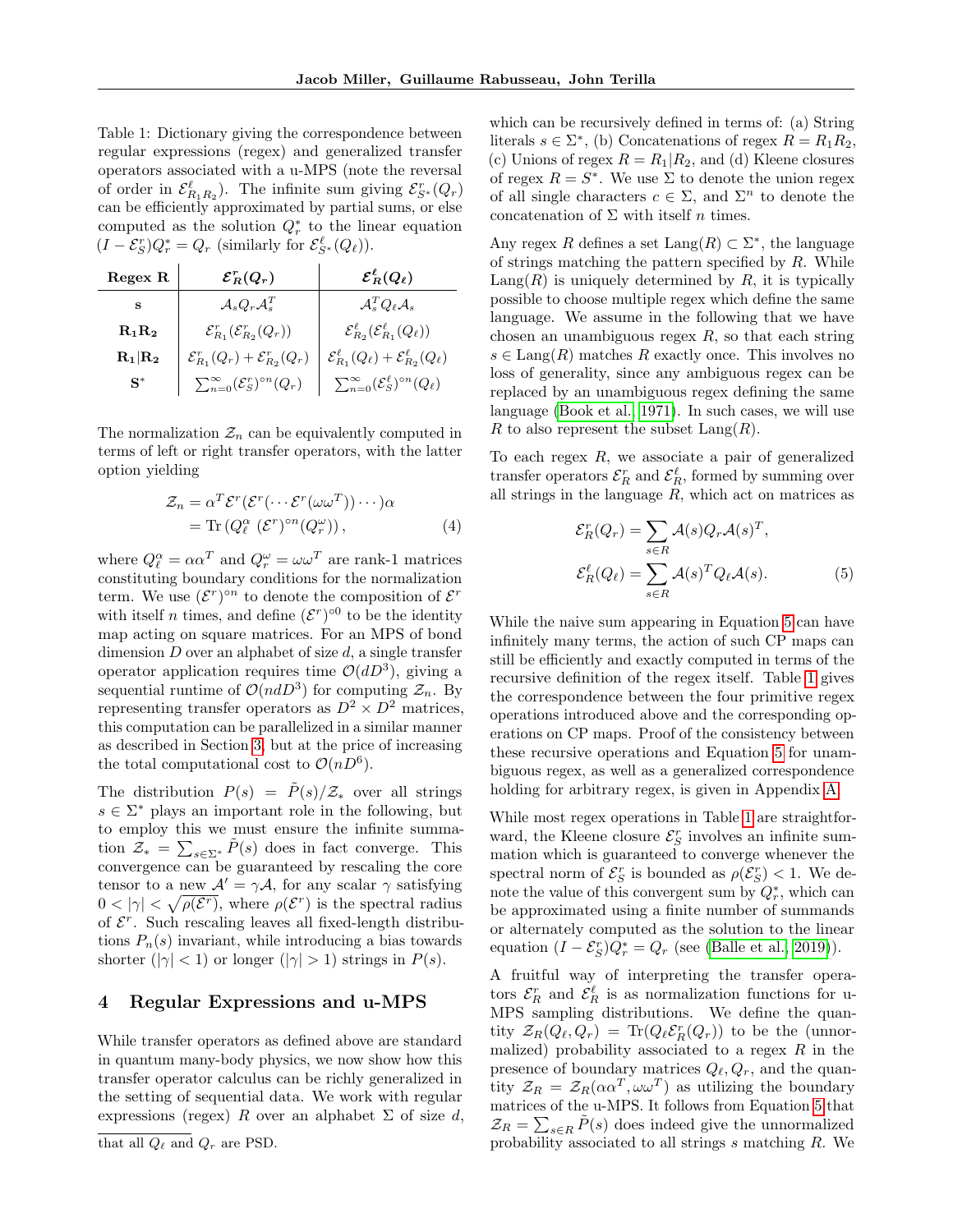Algorithm 1 Regex sampling algorithm for u-MPS

<span id="page-5-0"></span>function REGSAMP $(R, Q_\ell, Q_r)$ if  $R = s$  then  $# Sample$  a string literal  $s \in \Sigma^*$ return s else if  $R = R_1 R_2$  then # Sample a sequence of expressions  $s_1 = \text{REGSAMP}(R_1, Q_\ell, \mathcal{E}^r_{R_2}(Q_r))$  $s_2 = \text{REGSAMP}(R_2, \mathcal{E}^{\ell}_{s_1}(Q_{\ell}), Q_r)$ return  $s_1s_2$ else if  $R = R_1 | R_2$  then # Sample a union of expressions Sample random  $i \in \{1, 2\}$ , with probs  $p(i) = \mathcal{Z}_{R_i}(Q_\ell, Q_r) / \mathcal{Z}_{R_1|R_2}(Q_\ell, Q_r)$  $s_i = \text{REGSAMP}(e_i, Q_\ell, Q_r)$ return  $s_i$ else if  $R = S^*$  then # Sample regex S zero or more times Sample random  $i \in \{HALT, GO\}$ , with probs  $p(\text{HALT}) = \text{Tr}(Q_{\ell}Q_r)/\mathcal{Z}_{S^*}(Q_{\ell}, Q_r),$  $p(GO) = 1 - p(HALT)$ if  $i = HALT$  then # Return empty string return  $ε$ else # Sample one or more chars return REGSAMP $(SS^*, Q_\ell, Q_r)$ 

recover as special cases of this the quantities  $\mathcal{Z}_n = \mathcal{Z}_{\Sigma^n}$ and  $\mathcal{Z}_* = \mathcal{Z}_{\Sigma^*}$  defined above.

# 5 Regex Sampling and Regularization

The correspondence developed above between syntactic operations on regex and linear-algebraic operations on transfer operators endows u-MPS models with surprising capabilities unavailable to probabilistic models based on neural networks. We discuss the application of these techniques for sampling from conditional distributions of strings matching a target regex, as well as for utilizing a novel form of task-specific regularization during training.

#### 5.1 Sampling

We introduce a regex-parameterized sampling function REGSAMP in Algorithm [1.](#page-5-0) REGSAMP gives a recursive means of converting any regex  $R$  into an efficient sampling procedure, whose random outputs are (for unambiguous  $R$ ) unbiased samples from the conditional u-MPS distribution associated with the subset  $R \subset \Sigma^*$ . This is formalized in

<span id="page-5-1"></span>Theorem 1. Consider a u-MPS model with core tensor A and boundary vectors  $\alpha$  and  $\omega$ , along with an unambiguous regex R whose right transfer operator  $\mathcal{E}_R^r$  converges. Let P indicate the probability distribution over arbitrary strings defined by the u-MPS, so that  $\Sigma_{s\in\Sigma^*}P(s) = 1$ . Then calling  $\mathrm{REGSAMP}(R,\alpha\alpha^{T},\omega\omega^{T})$  samples a string  $s~\in~\Sigma^{*}$ from the conditional u-MPS distribution  $P(s|s \in$  $\sum_{s' \in R} P(s')$ .  $R) = P(s)/P(R)$ , with  $s \in R$  and where  $P(R) :=$ 

We prove Theorem [1](#page-5-1) in Appendix [B,](#page-11-0) which also discusses the use of ambiguous regex  $R$ . For this latter case, Algorithm [1](#page-5-0) works identically, but weights strings s by the number of times s matches R.

Although Algorithm [1](#page-5-0) is written in a recursive manner, it is useful to consider the simple example  $R = \Sigma^n$ , a concatenation of the single-character regex  $\Sigma$  with itself n times, to understand the overall control flow. In this case, Algorithm [1](#page-5-0) first attempts to sample the initial character in the string via a recursive call to REGSAMP $(\Sigma, \alpha \alpha^T, \mathcal{E}_{\Sigma^{n-1}}^r(\omega \omega^T))$ . This requires  $n-1$ applications of the transfer operator  $\mathcal{E}^r$  to the initial right boundary matrix, and yields one new character before continuing to the right and repeating this process again.

As is common with recursive algorithms, caching intermediate information permits the naive cost of  $(n-1) + (n-2) + \cdots + 1 = \mathcal{O}(n^2)$  transfer operator applications to be reduced to  $\mathcal{O}(n)$ . This cached version is equivalent to a simple iterative algorithm, where a sequence of right boundary matrices is first generated and saved during a right-to-left sweep, before a left-to-right sweep is used to sample text and propagate conditional information using the left boundary matrices. Using this idea, we show in Appendix [C](#page-13-0) that for typical regex  $R$ , Algorithm [1](#page-5-0) can be run with average-case runtime  $\mathcal{O}(LdD^3)$  and worst-case memory usage  $\mathcal{O}(LD^2)$ , for L the number of characters in R, d the size of  $\Sigma$ , and  $D$  the bond dimension of the u-MPS.

#### 5.2 Regularization

The normalization function  $\mathcal{Z}_R$  defined by a regex R gives the unnormalized probability assigned to all strings matching R. We first show that for the case of unambiguous  $R$ , this probability can be properly normalized.

<span id="page-5-2"></span>Theorem 2. Consider a u-MPS model and an unambiguous regex R satisfying identical conditions as in Theorem [1.](#page-5-1) Then the probability  $P(R) = \sum_{s \in R} P(s)$ assigned by the u-MPS to the set of strings matching R can be exactly calculated as  $P(R) = \mathcal{Z}_R/\mathcal{Z}_*$ .

The practical importance of Theorem [2](#page-5-2) lies in the ability to compute any  $\mathcal{Z}_R = \text{Tr}(\alpha \alpha^T \mathcal{E}_R^r(\omega \omega^T))$  inside of an automatic differentiation library, possibly with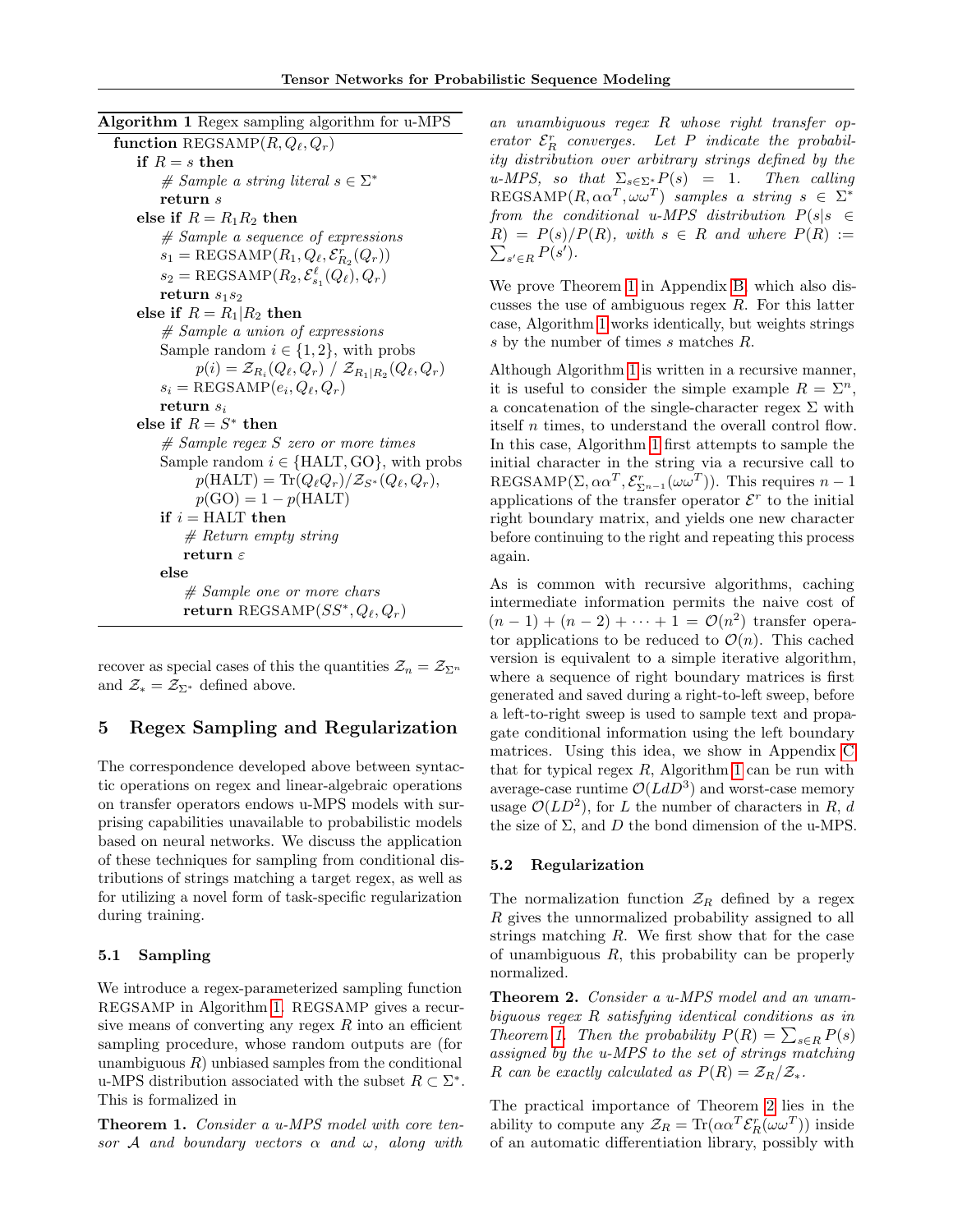the aid of techniques described in [\(Liao et al., 2019\)](#page-17-19). By making  $P(R)$  directly computable as a function of the u-MPS parameters  $\mathcal{A}$ ,  $\alpha$ , and  $\omega$ , this probability can be incorporated as a regularizer (i.e. a differentiable loss term) during training.

Although it is not immediately clear how to think about such "regex regularizers", we provide three examples which can be used during gradient-based training of a u-MPS model. First,  $P(R)$  can be directly added to the loss, encouraging gradient updates of the model to minimize the probability of strings belonging to  $R$ . In the context of language models, this could be used to avoid learning offensive phrases seen in training data, for example by choosing  $R = \sum^* S \sum^*$  with S a union of strings extracted from a dataset of abusive language.

A related loss is  $\mathcal{L} = |P(R_1) - P(R_2)|$ , which penalizes differences in the probabilities assigned to regex  $R_1$  and  $R<sub>2</sub>$ . Such regularization would be most effective when the regex  $R_1$  and  $R_2$  are similarly constructed, with the loss enforcing an indifference between these two options. This could be applied for the mitigation of gender bias in language models, for example by choosing each  $R_i$ to be  $R_i = \sum^* s_i \sum^*$ , for  $s_1$  and  $s_2$  a pair of identical but oppositely gendered phrases (e.g. "his career" vs. "her career" or "he cooks" vs. "she cooks").

Finally, using a loss  $\mathcal{L} = -\log(P(R))$  encourages maximizing the probability of strings belonging to  $R$ . This type of regularization is natural when all strings produced by the model should belong to some regular language, for example when choosing a syntactically valid variable name in a code completion task. The extension of Theorem [1](#page-5-1) and [2](#page-5-2) to context-free languages would greatly broaden the range of applications for these methods in language modeling, given the fundamental role played by context-free grammars in structuring natural language.

## <span id="page-6-1"></span>6 Experiments

We use experiments on synthetic and real structured text datasets to assess the performance of u-MPS in probabilistic sequence modeling and grammatical inference, as well as to verify the benefits of u-MPS for parallelization, regex sampling, and regularization.

#### 6.1 Synthetic Experiments

We first carry out experiments on several synthetic text datasets consisting of five Tomita grammars of binary strings and a context-free "Motzkin" grammar over the trinary alphabet  $\Sigma_M = \{ , 0 , ) \}$  [\(Tomita,](#page-17-20) [1982;](#page-17-20) [Alexander et al., 2018\)](#page-16-17). The latter consists of all strings whose parentheses are properly balanced, with no constraints placed on the 0 characters.

<span id="page-6-0"></span>Table 2: Experiments on Tomita grammars 3-7 (see Appendix [D](#page-15-0) for the definitions of these grammars), where the training data is randomly chosen from strings of lengths between 1 and 15 belonging to the grammar. The trained models are used to sample strings of lengths 16 and 30, with the percentage of grammatically correct samples reported. The u-MPS consistently gives better generalization across different lengths (quite substantially for Tomita 5), except for Tomita 6 which neither model is able to learn. Most of the Tomita grammars are too small to train with more than 1,000 strings, but Tomita 5 and 6 permit experiments with larger datasets.

| <b>TOMITA</b>        | SAMP. | $U-MPS$ | HMM  | LSTM | TR.  |
|----------------------|-------|---------|------|------|------|
| $(N_{\text{train}})$ | LEN.  |         |      |      |      |
| 3(1K)                | 16    | 100.0   | 91.6 | 90.2 | 28.8 |
| 3(1K)                | 30    | 100.0   | 82.0 | 85.6 | 9.4  |
| 4~(1K)               | 16    | 99.9    | 99.4 | 85.4 | 50.7 |
| 4(1K)                | 30    | 99.5    | 99.6 | 64.7 | 32.5 |
| 5(10K)               | 16    | 100.0   | 52.0 | 49.9 | 51.1 |
| 5(10K)               | 30    | 99.9    | 49.8 | 52.8 | 50.5 |
| 6(10K)               | 16    | 35.9    | 34.4 | 33.1 | 32.9 |
| 6(10K)               | 30    | 33.1    | 33.1 | 34.4 | 32.7 |
| 7(1K)                | 16    | 99.3    | 98.1 | 89.2 | 51.3 |
| 7(1K)                | 30    | 89.4    | 79.3 | 29.1 | 10.0 |

In each case we train the u-MPS on strings of a restricted length from the grammar and then sample new strings of unseen lengths from the trained u-MPS, with the model assessed on the percentage of sampled strings which match the grammar. The sampling comes in two forms, either fixed length- $n$  sampling (corresponding to  $R = \Sigma^n$ , or character completion sampling, where a single character in a reference string is masked and the prefix and suffix  $p$  and  $s$  are used to guess it (corresponding to  $R = p\Sigma s$ . While more general sampling experiments can easily be imagined, we have chosen these tasks because they allow for direct comparisons with a variety of baselines, including (unidirectional and bidirectional) LSTMs, HMMs, and Transformers.

While unbiased fixed-length sampling is easy for u-MPS via Algorithm [1,](#page-5-0) we found that the unidirectional LSTM baseline required an additional positional encoding in its inputs to avoid rapid degeneration in the output text when sampling past the longest length seen in training. At sampling time, we vary the length scale associated with this encoding based on the desired sampling length, so that the final step of sampling is always associated with the same positional encoding vector.

We train the u-MPS, LSTM, HMM, and small Transformer models using gradient descent on a negative log likelihood (NLL) loss with the Adam [\(Kingma and Ba,](#page-16-18) [2015\)](#page-16-18) optimizer. For each experiment we use models of  $D = 20$  and  $D = 50$  hidden units, with LSTMs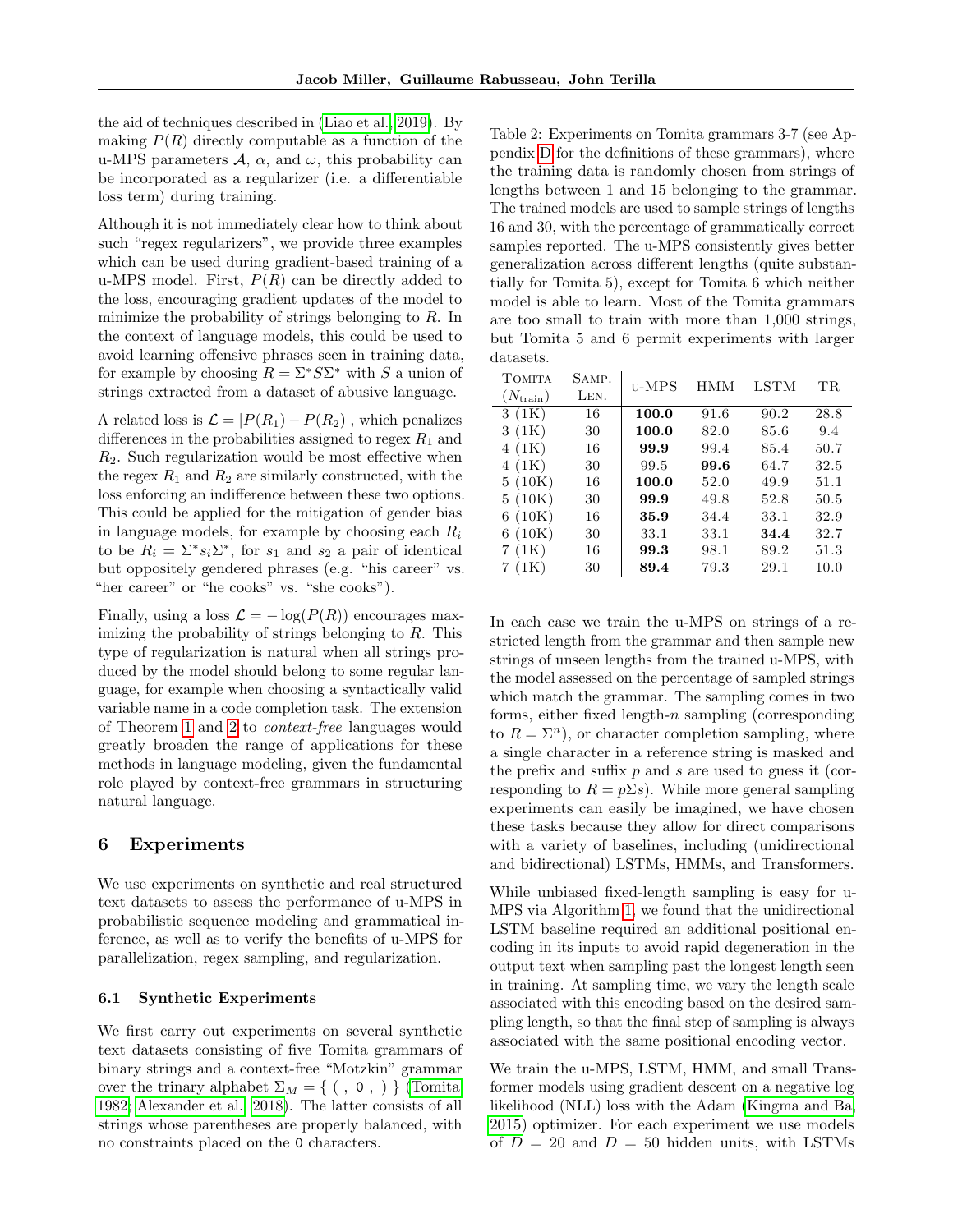<span id="page-7-0"></span>Table 3: Experiments on the context-free Motzkin grammar, where the training set is fixed to contain only strings of length 15. We explore both fixed-length sampling (Samp) and character completion (Comp) tasks, where the model either samples a string from scratch, or predicts a missing character in a reference string given access to the character's prefix and suffix. In each case, the same trained u-MPS, HMM, and Transformer are used to generate both sampling and character completion data. The bidirectional LSTM performs best on shorter strings in the character completion task, but quickly degrades in accuracy as the length of the reference strings are increased.

| <b>TASK</b>          | STR. | <b>U-MPS</b> | HMM  | <b>LSTM</b> | TR.  |
|----------------------|------|--------------|------|-------------|------|
| $(N_{\text{train}})$ | LEN. |              |      |             |      |
| SAMP (1K)            | 1    | 89.4         | 37.4 | 41.7        | 39.1 |
| SAMP (1K)            | 16   | 74.4         | 30.3 | 41.2        | 2.3  |
| SAMP (1K)            | 50   | 32.5         | 12.6 | 0.0         | 0.6  |
| SAMP(10K)            | 1    | 99.3         | 36.0 | 35.7        | 36.2 |
| SAMP $(10K)$         | 16   | 99.8         | 34.3 | 60.4        | 0.5  |
| SAMP(10K)            | 50   | 91.6         | 12.4 | 5.4         | 0.2  |
| COMP(1K)             | 1    | 89.4         | 39.2 | 99.9        | 32.1 |
| COMP(1K)             | 16   | 69.6         | 29.1 | 99.5        | 30.7 |
| COMP(1K)             | 50   | 58.8         | 13.1 | 61.3        | 30.2 |
| COMP(10K)            | 1    | 99.3         | 36.3 | 100.0       | 33.5 |
| COMP $(10K)$         | 16   | 99.8         | 31.7 | 100.0       | 34.5 |
| COMP(10K)            | 50   | 92.4         | 14.8 | 69.1        | 33.7 |
|                      |      |              |      |             |      |

chosen to have one layer and Transformers with two layers and 4 heads. Five independent trials are used for each value of D, with the final validation loss used to select the best model for generating samples. We use a piecewise constant learning rate between  $10^{-2}$  and 10−<sup>4</sup> , and early stopping to choose the end of training.

In the Tomita experiments (Table [2\)](#page-6-0) u-MPS give impressive performance, in many cases achieving perfect accuracy in sampling strings of unseen sizes within the language. This is true not only in the simpler grammars Tomita 3 and 4, but also in the more difficult Tomita 5, where valid strings satisfy the nonlocal constraint of containing an even number of 0's and of 1's. The HMM and LSTM also attain reasonably high sample accuracy, although in a manner that degrades faster with sequence length than the u-MPS, while the Transformer performs worst.

Similar results are seen with the context-free Motzkin language (Table [3\)](#page-7-0), where a fixed-length sampling task similar to the Tomita experiment is paired with a character completion task. A separate bidirectional LSTM must be used for this latter task, since unidirectional LSTMs cannot make use of future context information. By contrast, a trained u-MPS model can be employed in both of these settings without any task<span id="page-7-1"></span>Table 4: Runtimes for computing the loss and gradient with respect to model parameters using a u-MPS with bond dimension 50, for a batch of 100 strings of length 500 evaluated on a CPU or GPU. While computation on a CPU favors sequential evaluation, owing to its lower overall cost, the reduced parallel depth inherent to parallel evaluation leads to a reduced runtime in the presence of GPU hardware acceleration.

|           | SEQUENTIAL EVAL. PARALLEL EVAL.<br>RUNTIME (MS) | RUNTIME (MS) |
|-----------|-------------------------------------------------|--------------|
| CPU COMP. | 73.0                                            | 232.7        |
| GPU COMP. | 49.9                                            | 45.2         |

specific adaptation, as well as in more general sentence completion tasks involving connected or disjoint regions of missing text (tasks which cannot be easily handled by standard RNN models). The u-MPS does substantially better in generalizing and reproducing the structure of Motzkin strings than the unidirectional LSTM, HMM, and Transformer, being able to sample strings of over 3 times the length seen in training with over 90% accuracy. The u-MPS is outperformed only by the bidirectional LSTM in character completion experiments on smaller training sets.

Given the ability of HMMs to exactly reproduce the distributions associated with Tomita languages and (bounded length) Motzkin languages, it is surprising that the u-MPS still manages to more easily learn such distributions in practice. Somewhat surprising also is the poor performance of the Transformer models, which is likely a result of the small sizes of the string datasets used.

We additionally benchmark the relative runtime of sequential and parallel evaluation for u-MPS running on a CPU or GPU (Table [4\)](#page-7-1). For a u-MPS of D hidden states with strings of length  $n$ , RNN-style sequential evaluation has parallel depth  $\mathcal{O}(n)$  and cost  $\mathcal{O}(nD^2)$ , while parallel evaluation trades this for a parallel depth of  $\mathcal{O}(\log n)$  and cost  $\mathcal{O}(nD^3)$ . This would suggest parallel evaluation having benefits for the total runtime when hardware acceleration is present, which the runtimes in Table [4](#page-7-1) confirm.

#### 6.2 Email Experiments

To verify the correctness and relative benefits of regex sampling and regularization, we train on a dataset of approximately 4,000 email addresses taken from the CLAIR fraudulent emails dataset [\(Radev, 2008\)](#page-17-21). Although the correctness of an email address generally depends on non-syntactic considerations (such as domain name resolution), we can approximate the format of valid email addresses using the regex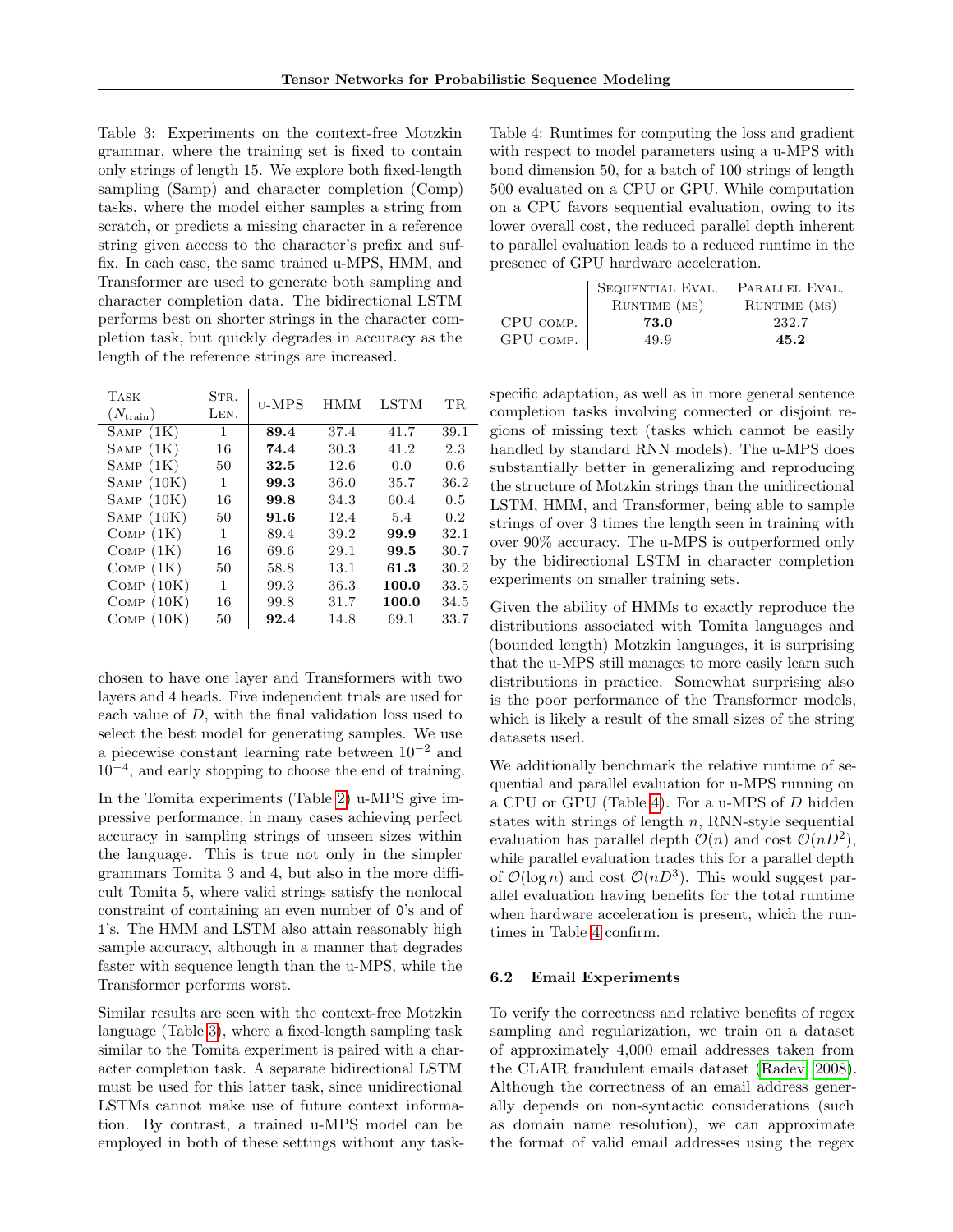<span id="page-8-0"></span>Table 5: Training on emails and assessing the percharacter perplexity (PPL) and accuracy of unconditional sampling using a u-MPS with bond dimension 50. Making use of a regularizer associated with a regex  $R_e$ , approximating the formatting of valid email addresses, leads to small gains in both the syntactic correctness of unconditionally sampled strings and overall perplexity. Note that the use of *conditional* sampling relative to  $R_e$ would guarantee the generation of syntactically valid strings (Theorem [1\)](#page-5-1), a fact we verify experimentally.

|           | U-MPS | U-MPS                       |
|-----------|-------|-----------------------------|
|           |       | W REGEX REG. W O REGEX REG. |
| CORRECT % | 37.2  | 35.4                        |
| TEST PPL  | 7.3   | 78                          |

 $R_e = [\w - .] + \mathbb{C}([\w - ] + .) + [\w - ][\w - ] + (a general$ ization of the pattern name@site.tld).

We first train a u-MPS using gradient descent on this email address dataset and look at the perplexity of a held-out validation set and correctness of (unconditionally) sampled strings, both with and without the use of regularization associated with  $R_e$ . We find the use of regex regularization to yield small improvements to perplexity and correctness of sampled text, as shown in Table [5.](#page-8-0)

Although the correctness of conditional regex sampling is already guaranteed by Theorem [1,](#page-5-1) we confirm this experimentally by using the regex  $R_e$  to periodically produce conditional samples during training. We find that conditional sampling relative to  $R_e$  does indeed always yield random strings matching the desired regex, but with the quality of generated text gradually improving during training. While conditional sampling of the randomly initialized u-MPS produces syntactically-valid but otherwise random strings, such as k90@4riuh2600xz1.wz, training the model on the email address dataset leads to the production of more realistic-looking email addresses, such as sail203@yahoo.com.

## 7 Conclusion

We develop a u-MPS model for probabilistic modeling of sequence data, which we show has distinctive capabilities regarding parallelism, sampling, and regularization, in a manner which mirrors the structure of regular languages. Although our results are derived in the specific context of u-MPS, the underlying techniques used to demonstrate these capabilities are applicable to other models with a similar mathematical layout, such as WFA, HMM, and PSR. As a result, our Theorems [1](#page-5-1) and [2](#page-5-2) should generalize to other such models. We expect the algorithms developed here to be associated with different runtimes when applied to other models, leading to different performance tradeoffs of parallelization, sampling, and regularization methods than what is reported here. For example, the parallel evaluation method used here requires  $\mathcal{O}(nD^3)$ resources for a u-MPS, compared with  $\mathcal{O}(nD^6)$  for a HQMM.

Beyond these immediate generalizations, a more interesting extension of our results is the generalization of Theorems [1](#page-5-1) and [2](#page-5-2) to the setting of context-free languages. While all regular languages are context-free, the latter has significantly greater expressive power and relevance for applications in natural language processing and automatic code generation. Surprisingly, we have found that such languages can indeed be sampled from and employed for regularizers within u-MPS models, although with a higher cost of  $\mathcal{O}(D^6)$ .

Given the ability we demonstrate to use grammars to constrain the probability distribution of u-MPS models, a natural question is whether the inverse process is possible: Namely, given a trained u-MPS model, do there exist automatic means of identifying grammatical rules which account for some portion of the correlations present within the learned probability distribution? Such techniques would represent a qualitatively new type of grammatical inference, where grammar rules and language models interact in a two-way manner.

Finally, a natural next step is scaling up u-MPS for real-world sequence modeling tasks, notably language modeling. Some current obstacles to this process are (a) the  $\mathcal{O}(D^3)$  cost of certain u-MPS operations, and (b) the absence of well-established best-practices for training large tensor networks with gradient descent. We expect these obstacles to be overcome by dedicated engineering effort and the rapidly growing number of software libraries for manipulating tensor networks, along with the adoption of powerful computational methods developed by the many-body physics community into machine learning. Considering the unexpected benefits demonstrated here, we expect recurrent tensor network architectures to have a bright future.

## Acknowledgements

This research is supported by the Canadian Institute for Advanced Research (CIFAR AI chair program).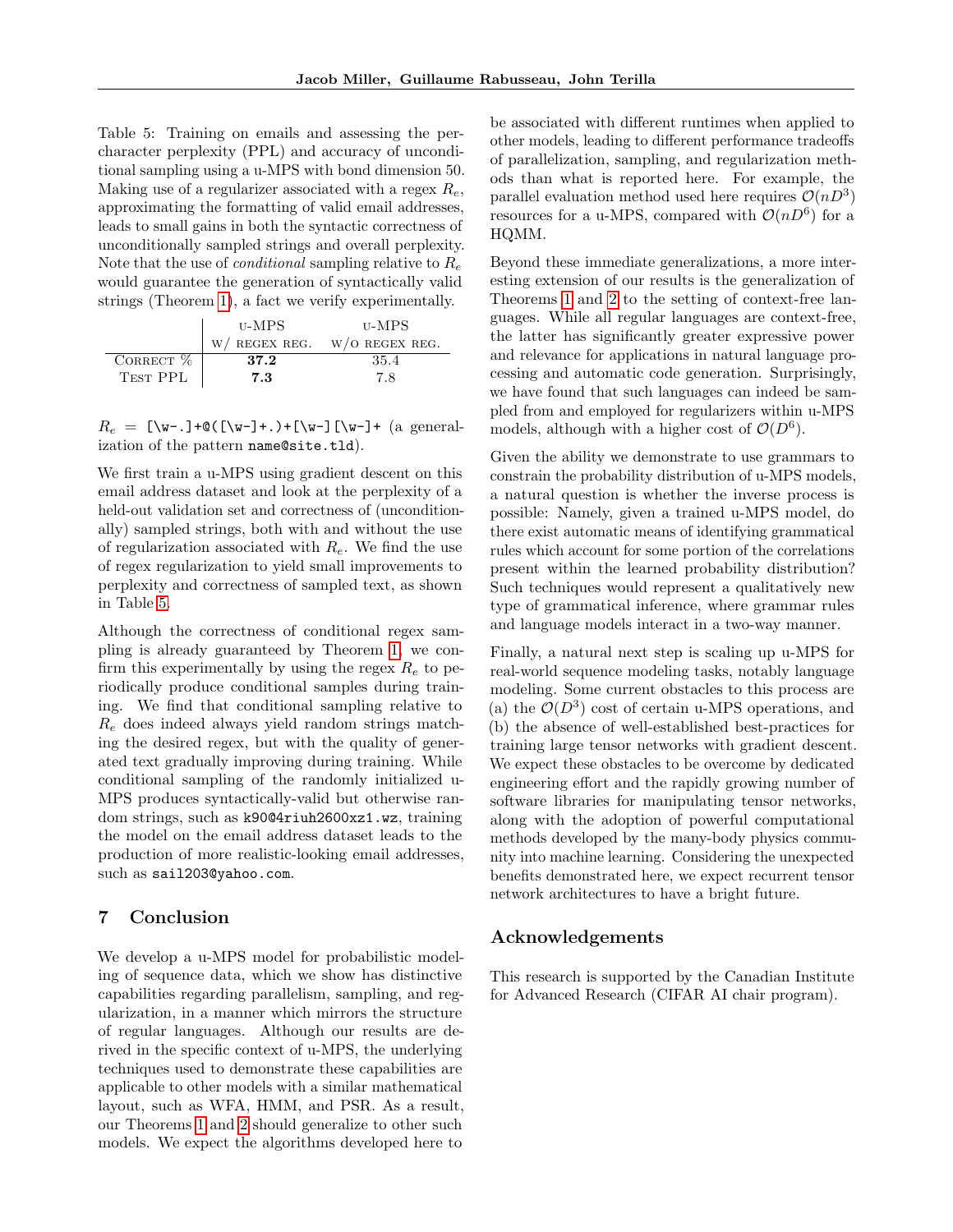| $\text{Regex } R =$ | $R_1R_2$ | $R_1 R_2$                                                                                                                                                                                                                                                                                                                                                                                                                         |                                                                                                                         |
|---------------------|----------|-----------------------------------------------------------------------------------------------------------------------------------------------------------------------------------------------------------------------------------------------------------------------------------------------------------------------------------------------------------------------------------------------------------------------------------|-------------------------------------------------------------------------------------------------------------------------|
|                     |          | $\mathcal{E}_R^r(Q_r) = \begin{bmatrix} \mathcal{A}(c) Q_r \mathcal{A}(c)^T & \mathcal{E}_{R_1}^r(\mathcal{E}_{R_2}^r(Q_r)) & \mathcal{E}_{R_1}^r(Q_r) + \mathcal{E}_{R_2}^r(Q_r) \end{bmatrix}$<br>$\mathcal{E}_R^{\ell}(Q_{\ell}) =  \mathcal{A}(c)^T Q_{\ell} \mathcal{A}(c) \quad \mathcal{E}_{R_2}^{\ell}(\mathcal{E}_{R_1}^{\ell}(Q_{\ell})) \quad \mathcal{E}_{R_1}^{\ell}(Q_{\ell}) + \mathcal{E}_{R_2}^{\ell}(Q_{\ell})$ | $\sum_{n=0}^\infty (\mathcal{E}_S^r)^{\circ n}(Q_r)$<br>$\sum_{n=0}^{\infty}(\mathcal{E}_S^{\ell})^{\circ n}(Q_{\ell})$ |

#### <span id="page-9-0"></span>A Completely Positive Maps and Generalized Transfer Operators

In this section, we give definitions and known results concerning completely positive (CP) maps and regular expressions (regex), as well as further details regarding the assignment of generalized transfer operators to regex<sup>[4](#page-9-1)</sup>. We conclude with a proof that the recursive definition of generalized transfer operators given in Table [1](#page-4-3) (repeated here for convenience) has an equivalent representation in terms of a weighted sum over all strings in the regex, which for unambiguous regex gives precisely the simple form of Equation [5.](#page-4-2)

We say that a matrix  $Q \in \mathbb{R}^{D \times D}$  is positive semidefinite (PSD) if it is (a) Symmetric  $(Q^T = Q)$ , and (b) satisfies  $v^T Q v \geq 0$  for every  $v \in \mathbb{R}^D$ . If Q further satisfies the property that  $v^T Q v = 0$  only when  $v = 0$ , then we call it positive definite. Given a PSD matrix  $Q$ , the diagonal elements of  $Q$  will necessarily be non-negative. For any vector v, the rank-1 matrix  $vv^T$  is necessarily a PSD matrix, and all PSD matrices  $Q \in \mathbb{R}^{D \times D}$  can be expressed as the weighted sum of (at most)  $D$  such rank-1 matrices. This can be used to show that for any PSD matrices  $Q$ and  $Q'$ ,  $\text{Tr}(QQ') \geq 0$ .

It is common in quantum mechanics to regard PSD matrices as a generalized form of probabilistic states [\(Nielsen](#page-17-22) [and Chuang, 2002\)](#page-17-22), a viewpoint which allows us to consider the matrices  $Q_{\ell}, Q_r$  as probabilistic latent states of a u-MPS. To this end, the family of completely positive (CP) maps is the natural generalization of stochastic maps, which act on these PSD matrices. A map  $\mathcal{E}$  sending PSD  $Q \in \mathbb{R}^{D \times D}$  to  $Q' = \mathcal{E}(Q) \in \mathbb{R}^{D' \times D'}$  is said to be CP if it admits a Kraus representation, consisting of  $r \geq 1$  matrices  $A_i \in \mathbb{R}^{D' \times D}$  such that  $\mathcal E$  can be expressed as:

<span id="page-9-2"></span>
$$
\mathcal{E}(Q) = \sum_{i=1}^{r} A_i Q A_i^T \tag{6}
$$

The condition [\(6\)](#page-9-2) implies in particular that  $\mathcal{E}(Q)$  is PSD if Q is. The matrices in (6) are called the Kraus operators of the map, and the same CP map  $\mathcal E$  can be given multiple Kraus representations with inequivalent values of r. The minimum value of r such that  $\mathcal E$  can be represented as [\(6\)](#page-9-2) is called the rank of  $\mathcal E$ , and is always bounded as  $r \leq D^2$ . Nonetheless, Kraus representations with a greater number of Kraus operators can be useful for understanding the action of the map, as we will see below.

By taking the transpose of all the Kraus operators appearing in [\(6\)](#page-9-2), we obtain a new CP map  $\mathcal{E}^T$ , which is the adjoint of  $\mathcal E$ . Mathematically, this means that for any CP map  $\mathcal E$  and positive matrices  $Q_\ell, Q_r$ , the equality  $Tr(Q_\ell \mathcal{E}(Q_r)) = Tr(\mathcal{E}^T(Q_\ell)Q_r)$ . For greater clarity, in the context of sequence modeling with u-MPS we frequently refer to a CP map and its adjoint as "right" and "left" maps  $\mathcal{E}^r$  and  $\mathcal{E}^{\ell}$ , rather than  $\mathcal{E}$  and  $\mathcal{E}^T$ .

The term "transfer operator" is common in many-body physics, and in our setting refers to a CP map  $\mathcal E$  obtained from the Kraus representation with  $A_i = \mathcal{A}(\varphi^{-1}(i))$ , for  $\mathcal{A}$  a u-MPS core tensor and  $\varphi : \Sigma \to [d]$  a bijection mapping characters c in the size-d alphabet  $\Sigma$  to the numbers  $\{1, 2, \ldots, d\}$  (see Figure [1f](#page-2-1)). In Section [4](#page-4-1) we introduced a generalization of this standard notion of transfer operator to include a number of other CP maps  $\mathcal{E}_R$ associated with an arbitrary regular expression R, whose recursive definition is given in Table [1.](#page-4-3) Using  $\Sigma$  to also denote the regex matching any single character in our alphabet, the standard transfer operator emerges as the special case  $R = \Sigma$ .

We sometimes assume that our regex R is unambiguous, in the sense that any string s matching R matches in exactly one way. This assumption can be made without loss of generality, since any ambiguous regex  $R$  can be converted into an unambiguous regex  $R'$  accepting the same set of strings [\(Book et al., 1971\)](#page-16-15). For example, the ambiguous regex  $R = a^* a^*$  matches the string  $s = a$  in two ways, but can be replaced with the equivalent unambiguous regex  $R' = a^*$ .

Any regex R can be built inductively from (a) Single characters  $c \in \Sigma$ , (b) Concatenations of regex  $R = R_1R_2$ , (c) Unions of regex  $R = R_1 | R_2$ , and (d) Kleene closures of regex  $R = S^*$ . We prove by induction over the structure

<span id="page-9-1"></span><sup>4</sup>We present all definitions and results in this section in terms of real-valued matrices, but the corresponding statements for complex-valued matrices and CP maps is obtained by replacing matrix transposes  $Q^T$  by Hermitian adjoints  $Q^{\dagger}$ , representing the transposed and complex-conjugated counterpart of Q.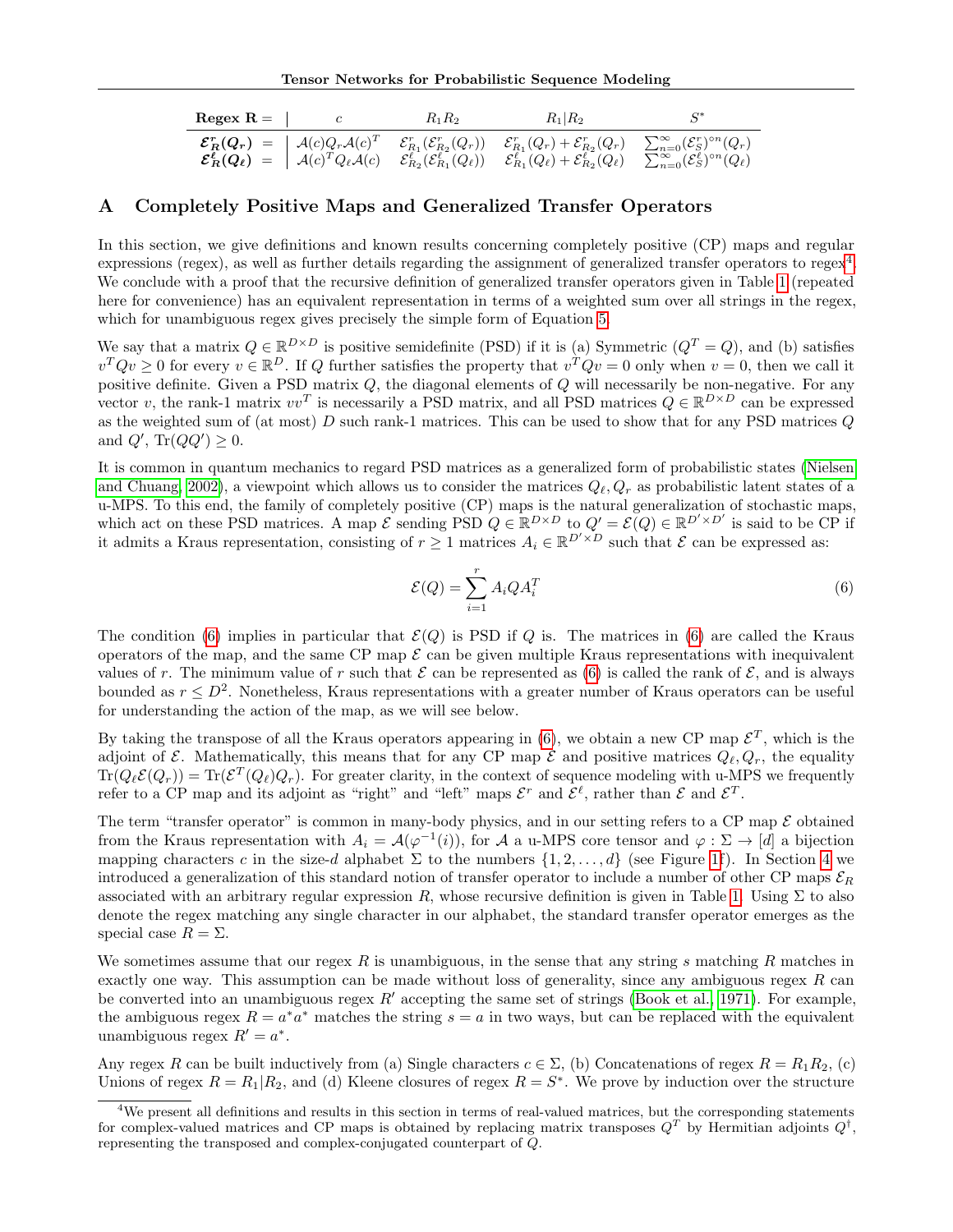of R that any generalized right transfer operator  $\mathcal{E}_R^r$  defined by the recursive procedure in Table [1](#page-4-3) acts according to a generalization of Equation [5,](#page-4-2) as stated in

<span id="page-10-1"></span>**Theorem 3.** Consider the generalized transfer operators  $\mathcal{E}_R^r$  and  $\mathcal{E}_R^\ell$  associated with an arbitrary regex R and a u-MPS with core tensor A, which are defined by the recursive rules in Table [1.](#page-4-3) Then  $\mathcal{E}_R^r$  converges if and only if  $\mathcal{E}_L^r$  converges, and in this case the transfer operators are described by the Kraus representations,

<span id="page-10-0"></span>
$$
\mathcal{E}_R^r(Q_r) = \sum_{s \in \Sigma^*} |s|_R \mathcal{A}(s) Q_r \mathcal{A}(s)^T, \qquad \mathcal{E}_R^\ell(Q_\ell) = \sum_{s \in \Sigma^*} |s|_R \mathcal{A}(s)^T Q_\ell \mathcal{A}(s), \tag{7}
$$

where  $|s|_R$  denotes the number of times the string s matches the regex R. For unambiguous regex, this Kraus representation is identical to that of Equation [\(5\)](#page-4-2).

*Proof.* For each of the four types of regex  $R$ , we make the inductive assumption that the subexpressions of  $R$  (if any) satisfy [\(7\)](#page-10-0), and use this to prove that the transfer operator  $\mathcal{E}_R^r$  satisfies (7). This allows us to immediately prove the corresponding statement for the left transfer operator  $\mathcal{E}_R^{\ell}$ .

 $\mathbf{R} = \mathbf{c}$ : Apparent from Table [1](#page-4-3) and the single string which matches  $R$ ,  $s = c$ .

 $\mathbf{R} = \mathbf{R}_1 \mathbf{R}_2$ : Assume  $R_1$  and  $R_2$  both satisfy [\(7\)](#page-10-0). Table [1](#page-4-3) gives:

$$
\mathcal{E}_{R_1R_2}^r(Q_r) = \mathcal{E}_{R_1}^r(\mathcal{E}_{R_2}^r(Q_r)) = \sum_{s_1 \in \Sigma^*} \sum_{s_2 \in \Sigma^*} |s_1|_{R_1} |s_2|_{R_2} \mathcal{A}(s_1) \mathcal{A}(s_2) Q_r \mathcal{A}(s_2)^T \mathcal{A}(s_1)^T
$$
  
= 
$$
\sum_{s_1 \in \Sigma^*} \sum_{s_2 \in \Sigma^*} |s_1|_{R_1} |s_2|_{R_2} \mathcal{A}(s_1 s_2) Q_r \mathcal{A}(s_1 s_2)^T = \sum_{s \in \Sigma^*} |s|_{R_1R_2} \mathcal{A}(s) Q_r \mathcal{A}(s)^T.
$$

In the second-to-last equality we used the compositional property  $\mathcal{A}(s_1)\mathcal{A}(s_2) = \mathcal{A}(s)$ , while in the last equality we used the identity  $|s|_{R_1R_2} = \sum_{s_1s_2=s} |s_1|_{R_1} |s_2|_{R_2}$ , where the sum over  $s_1, s_2$  represents all possible partitions of s into a prefix and suffix.

 $\mathbf{R} = \mathbf{R}_1 | \mathbf{R}_2$ : Assume  $R_1$  and  $R_2$  both satisfy [\(7\)](#page-10-0). Table [1](#page-4-3) gives:

$$
\mathcal{E}_{R_1|R_2}^r(Q_r) = \mathcal{E}_{R_1}^r(Q_r) + \mathcal{E}_{R_2}^r(Q_r) = \left(\sum_{s \in \Sigma^*} |s|_{R_1} \mathcal{A}(s) Q_r \mathcal{A}(s)^T\right) + \left(\sum_{s \in \Sigma^*} |s|_{R_2} \mathcal{A}(s) Q_r \mathcal{A}(s)^T\right)
$$

$$
= \sum_{s \in \Sigma^*} |s|_{R_1|R_2} \mathcal{A}(s) Q_r \mathcal{A}(s)^T.
$$

In the final equality we have used the identity  $|s|_{R_1|R_2} = |s|_{R_1} + |s|_{R_2}$ .

 $\mathbf{R} = \mathbf{S}^*$ : Assume S satisfies [\(7\)](#page-10-0). The operator  $\mathcal{E}_{S^*}^r$  will converge only when the spectral norm of  $\mathcal{E}_S^r$  satisfies  $\rho(\mathcal{E}_S^r) < 1$  $\rho(\mathcal{E}_S^r) < 1$ , in which case Table 1 gives:

$$
\mathcal{E}_{S^*}^r(Q_r) = \sum_{n=0}^{\infty} (\mathcal{E}_S^r)^{on}(Q_r) = \sum_{n=0}^{\infty} \sum_{s_1 \cdots s_n \in \Sigma^*} |s_1|_{S} \cdots |s_n|_{S} \mathcal{A}(s_1 \cdots s_n) Q_r \mathcal{A}(s_1 \cdots s_n)^T
$$
  
= 
$$
\sum_{s \in \Sigma^*} |s|_{S^*} \mathcal{A}(s) Q_r \mathcal{A}(s)^T.
$$

In the final equality we have used the identity  $|s|_{S^*} = \sum_{n=0}^{\infty} \sum_{s_1 \cdots s_n = s} |s_1|_{S} \cdots |s_n|_{S}$ , where the sum over  $s_1, \ldots, s_n$  represents all possible partitions of s into n contiguous pieces.

While we only characterized the action of the right transfer operators  $\mathcal{E}_R^r$ , substituting all matrices  $\mathcal{A}(s)$  with their transposed counterparts  $A(s)^T$  immediately yields the corresponding characterization for the action of  $\mathcal{E}_R^{\ell}$ . In this latter case, the direction-reversing identity  $\mathcal{A}(s_1 s_2)^T = \mathcal{A}(s_2)^T \mathcal{A}(s_1)^T$  is accounted for by the transfer operator correspondence  $\mathcal{E}_{R_1R_2}^{\ell} = \mathcal{E}_{R_2}^{\ell} \mathcal{E}_{R_1}^{\ell}$ .

Because  $\mathcal{E}_R^r$  and  $\mathcal{E}_R^{\ell}$  are adjoints of each other, their eigenvalue spectra are identical, and therefore  $\mathcal{E}_R^r$  converges if and only if  $\mathcal{E}_F^{\ell}$  $\sum$  $R_R$  converges. Finally for unambiguous regex R, the quantity  $|s|_R \in \{0,1\}$ , giving the equality  $s \in \Sigma^*$   $|s|_R \mathcal{A}(s) Q_r \mathcal{A}(s)^T = \sum_{s \in R} \mathcal{A}(s) Q_r \mathcal{A}(s)^T$  which proves Equation [5.](#page-4-2)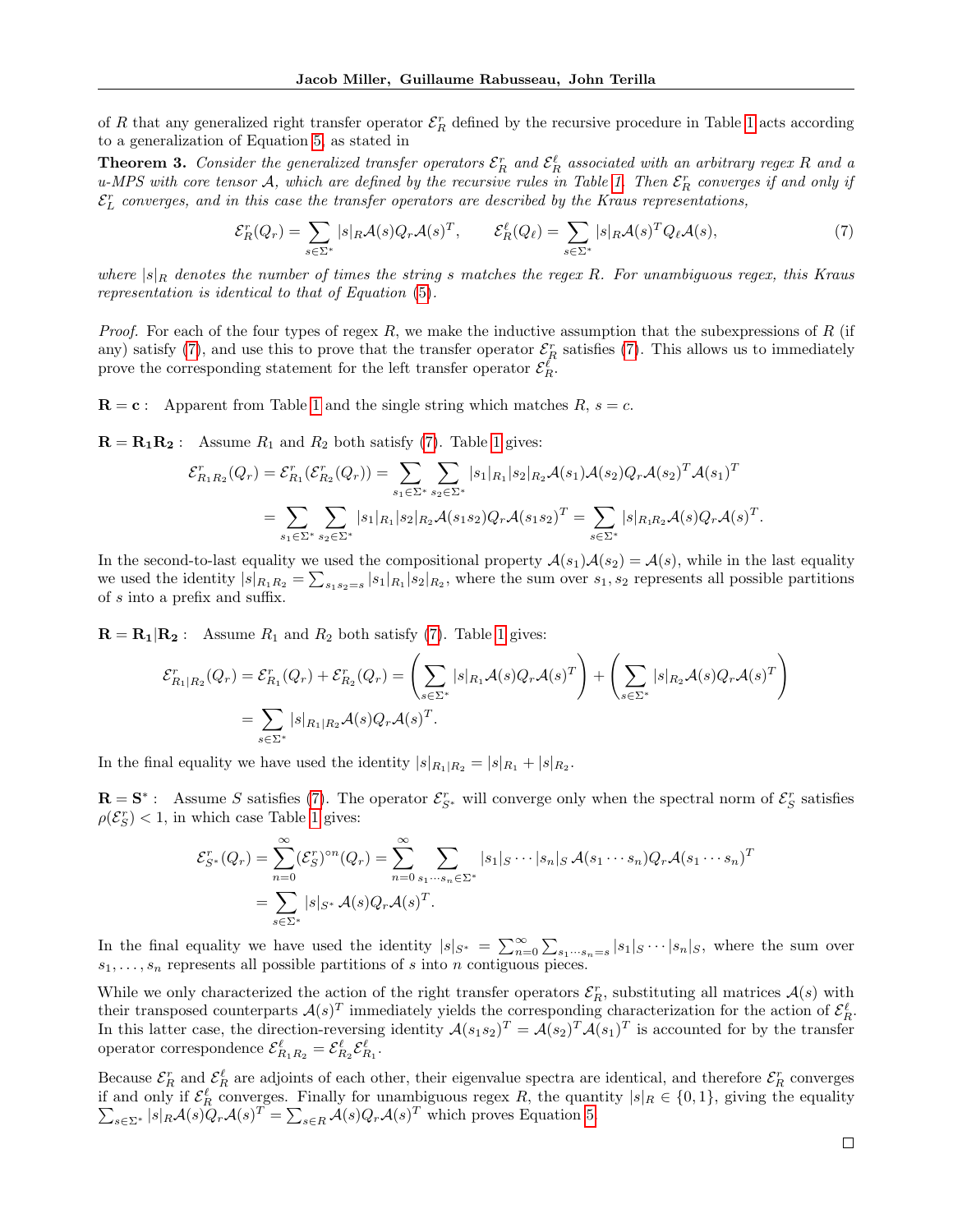Although it is not obvious a priori when a transfer operator  $\mathcal{E}_R^r$  will converge for a given regex R and core tensor A, it is clear that the Kleene closure is the only operation permitting divergence. Consequently, a regex  $R$  will converge only when all of its subexpressions of the form  $S_i^*$  have spectral norm  $\rho(\mathcal{E}_{S_i}^r) < 1$ . Note that any  $S^*$  for which S accepts the empty string is guaranteed to produce a divergent transfer operator  $\mathcal{E}_{S^*}^r$ , so that in particular any transfer operator of the form  $\mathcal{E}_{(S^*)^*}^r$  is divergent.

## <span id="page-11-0"></span>B Proof of Theorem [1](#page-5-1)

In order to prove Theorem [1,](#page-5-1) we first prove a more general Lemma [1,](#page-11-1) which characterizes the probability distribution  $P_R(s, Q_\ell, Q_r)$  of strings output by REGSAMP $(R, Q_\ell, Q_r)$  for arbitrary R.

<span id="page-11-1"></span>**Lemma 1.** Consider a u-MPS model with core tensor  $A$  and a regex  $R$  for which the generalized right transfer operator  $\mathcal{E}_R^r$  defined recursively by Table [1](#page-4-3) converges. Then for any PSD matrices  $Q_\ell, Q_r$ , the probability distribution of strings output by REGSAMP $(R, Q_\ell, Q_r)$  is  $P_R(s, Q_\ell, Q_r) = |s|_R \tilde{P}(s, Q_\ell, Q_r)/\mathcal{Z}_R(Q_\ell, Q_r)$ , where  $\tilde{P}(s, Q_\ell, Q_r) = \text{Tr}(\tilde{Q}_\ell \mathcal{E}_s^r(Q_r)), \ Z_R(Q_\ell, Q_r) = \text{Tr}(Q_\ell \mathcal{E}_R^r(Q_r)), \text{ and } |s|_R \text{ counts the number of times the string } s$ matches the regex R.

*Proof.* We prove Lemma [1](#page-11-1) by induction over the structure of  $R$ , where we assume that sampling from a regex subexpression  $R'$  of R with any boundary matrices  $Q'_\ell$  and  $Q'_r$  produces strings from the distribution  $P_{R'}(s, Q'_\ell, Q'_r)$ . For each of the four cases of regex formation, we use this inductive assumption to show that sampling from  $R$ produces strings from the distribution  $P_R(s, Q_\ell, Q_r)$ .

 $\mathbf{R} = \mathbf{c}$ : From Algorithm [1,](#page-5-0) REGSAMP(c,  $Q_\ell, Q_r$ ) will always output the string  $s = c$ . Because the quantity  $|s|_c$ is 1 when  $s = c$  and 0 otherwise, the sampling distribution can be written as

$$
P_c(s,Q_\ell,Q_r) = |s|_c = |s|_c \frac{\text{Tr}(Q_\ell \mathcal{E}_s^r(Q_r))}{\text{Tr}(Q_\ell \mathcal{E}_c^r(Q_r))} = |s|_c \frac{\tilde{P}(s,Q_\ell,Q_r)}{\mathcal{Z}_c(Q_\ell,Q_r)}.
$$

 $\mathbf{R} = \mathbf{R}_1 \mathbf{R}_2$ : From Algorithm [1,](#page-5-0) REGSAMP $(R_1 R_2, Q_\ell, Q_r)$  will first output a string  $s_1$  from REGSAMP $(R_1, Q_\ell, \mathcal{E}_{R_2}^r(Q_r))$ , then use  $s_1$  to output a string  $s_2$  from REGSAMP $(R_2, \mathcal{E}_{s_1}^{\ell}(Q_{\ell}), Q_r)$ . Using our inductive assumption for  $R_1$  and  $R_2$ , the probability assigned to the output string s from all possible partitions into a prefix and suffix as  $s_1s_2 = s$  is

$$
P_{R_1R_2}(s, Q_{\ell}, Q_r) = \sum_{s_1s_2=s} P_{R_1}(s_1, Q_{\ell}, \mathcal{E}_{R_2}^r(Q_r)) \cdot P_{R_2}(s_2, \mathcal{E}_{s_1}^{\ell}(Q_{\ell}), Q_r)
$$
  
\n
$$
= \sum_{s_1s_2=s} \left( |s_1|_{R_1} \frac{\text{Tr}(Q_{\ell} \mathcal{E}_{s_1}^r(\mathcal{E}_{R_2}^r(Q_r)))}{\text{Tr}(Q_{\ell} \mathcal{E}_{R_1}^r(\mathcal{E}_{R_2}^r(Q_r)))} \right) \left( |s_2|_{R_2} \frac{\text{Tr}(\mathcal{E}_{s_1}^{\ell}(Q_{\ell})\mathcal{E}_{s_2}^r(Q_r))}{\text{Tr}(\mathcal{E}_{s_1}^{\ell}(Q_{\ell})\mathcal{E}_{R_2}^r(Q_r))} \right)
$$
  
\n
$$
= \sum_{s_1s_2=s} |s_1|_{R_1} |s_2|_{R_2} \left( \frac{\text{Tr}(Q_{\ell} \mathcal{E}_{s_1R_2}^r(Q_r))}{\text{Tr}(Q_{\ell} \mathcal{E}_{s_1R_2}^r(Q_r))} \right) \left( \frac{\text{Tr}(Q_{\ell} \mathcal{E}_{s_1s_2}^r(Q_r))}{\text{Tr}(Q_{\ell} \mathcal{E}_{s_1R_2}^r(Q_r))} \right)
$$
  
\n
$$
= |s|_{R_1R_2} \frac{\text{Tr}(Q_{\ell} \mathcal{E}_{s_1R_2}^r(Q_r))}{\text{Tr}(Q_{\ell} \mathcal{E}_{R_1R_2}^r(Q_r))} = |s|_{R_1R_2} \frac{\tilde{P}(s, Q_{\ell}, Q_r)}{\mathcal{Z}_{R_1R_2}(Q_{\ell}, Q_r)}.
$$

In the third equality above, we use the composition rule  $\mathcal{E}_{s'}^r \mathcal{E}_{R'}^r = \mathcal{E}_{s'R'}^r$  and the adjunction rule  $\text{Tr}(\mathcal{E}_{s'}^{\ell}(Q'_{\ell})Q'_r)$  $\text{Tr}(Q_\ell' \mathcal{E}_{s'}^r(Q'_r))$ , while in the fourth equality, we use the identity  $|s|_{R_1R_2} = \sum_{s_1s_2=s} |s_1|_{R_1}|s_2|_{R_2}$ .

 $\mathbf{R} = \mathbf{R}_1 | \mathbf{R}_2$ : From Algorithm [1,](#page-5-0) REGSAMP $(R_1 | R_2, Q_\ell, Q_r)$  will first pick a random index  $i \in 1, 2$  with probability  $p(i) = \mathcal{Z}_{R_i}(Q_\ell, Q_r) / \mathcal{Z}_{R_1|R_2}(Q_\ell, Q_r)$ , and then use this to output a string s from REGSAMP $(R_i, Q_\ell, Q_r)$ .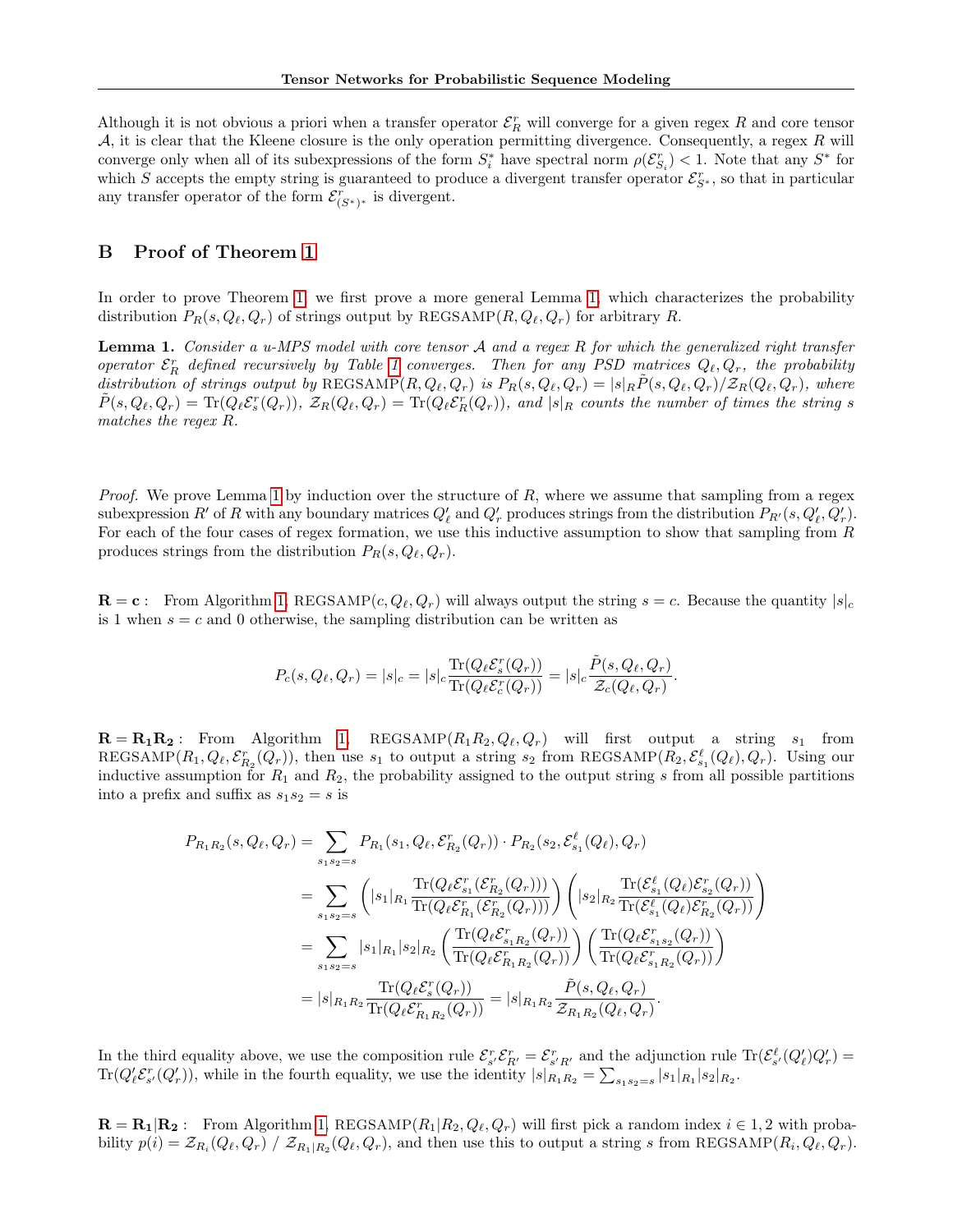Using our inductive assumption, the probability assigned to the output string  $s$  is

$$
P_{R_1|R_2}(s, Q_{\ell}, Q_r) = \sum_{i \in \{1, 2\}} p(i) \cdot P_{R_i}(s_i, Q_{\ell}, Q_r)
$$
  
= 
$$
\sum_{i \in \{1, 2\}} \left( \frac{\mathcal{Z}_{R_i}(Q_{\ell}, Q_r)}{\mathcal{Z}_{R_1|R_2}(Q_{\ell}, Q_r)} \right) \left( |s|_{R_i} \frac{\tilde{P}(s, Q_{\ell}, Q_r)}{\mathcal{Z}_{R_i}(Q_{\ell}, Q_r)} \right)
$$
  
= 
$$
|s|_{R_1|R_2} \frac{\tilde{P}(s, Q_{\ell}, Q_r)}{\mathcal{Z}_{R_1|R_2}(Q_{\ell}, Q_r)}.
$$

In the final equality, we have used the identity  $|s|_{R_1|R_2} = |s|_{R_1} + |s|_{R_2}$ .

 $\mathbf{R} = \mathbf{S}^*$ : To sample from the regex R we must have the infinite sum defining  $\mathcal{E}_R^r$  in Table [1](#page-4-3) converge, which is guaranteed by the assumptions of Lemma [1.](#page-11-1) Given this convergence, calling  $REGSAMP(S^*, Q_\ell, Q_r)$  will either output the empty string  $s = \varepsilon$ , or else call REGSAMP( $SS^*, Q_\ell, Q_r$ ). In the latter case, the concatenation rule will then sample some  $s' \in S$  before calling REGSAMP $(S^*, \mathcal{E}^{\ell}_{s'}(Q_{\ell}), Q_r)$  to sample some random number  $n \geq 0$ occurrences of S.

We denote the unnormalized collection of probabilities associated with strings produced from exactly n occurrences of S as  $P_{S^*}^{(n)}$ , and we use an inductive proof to show that  $P_{S^*}^{(n)} = p(n)P_{S^n}$ , for  $p(n, Q_\ell, Q_r)$  $\mathcal{Z}_{S^n}(Q_\ell, Q_r)/\mathcal{Z}_{S^*}(Q_\ell, Q_r)$ . In other words, our recursive sampling procedure for  $S^*$  is equivalent to first sampling a random length using  $p(n)$ , then calling the corresponding REGSAMP( $S<sup>n</sup>, Q<sub>\ell</sub>, Q<sub>r</sub>$ ).

Base case  $n = 0$ : The regex  $S^0$  matches only the empty string  $s = \varepsilon$ , and from Algorithm [1,](#page-5-0) this occurs with probability

$$
P_{S^*}^{(0)}(s, Q_\ell, Q_r) = \frac{\text{Tr}(Q_\ell Q_r)}{\mathcal{Z}_{S^*}(Q_\ell, Q_r)} = \frac{\mathcal{Z}_{S^0}(Q_\ell, Q_r)}{\mathcal{Z}_{S^*}(Q_\ell, Q_r)} = p(0)P_{S^0}(s, Q_\ell, Q_r),
$$

where we have used the identity  $\mathcal{E}_{S^0}^r = \mathcal{E}_{\varepsilon}^r = I$ , and the fact that  $P_{S^0}(s)$  is 1 for  $s = \varepsilon$  and 0 otherwise.

**Step case**  $n + 1$ : From Algorithm [1,](#page-5-0) the probability of sampling a string  $s = s_1 s_2$  with  $s_1$  matching S and  $s_2$ matching  $S^n$  is

$$
P_{S^*}^{(n+1)}(s, Q_{\ell}, Q_r) = \sum_{s_1 s_2 = s} \left(1 - \frac{\text{Tr}(Q_{\ell}Q_r)}{\mathcal{Z}_{S^*}(Q_{\ell}, Q_r)}\right) P_S(s_1, Q_{\ell}, \mathcal{E}_{S^*}^r(Q_r)) P_{S^*}^{(n)}(s_2, \mathcal{E}_{s_1}^{\ell}(Q_{\ell}), Q_r)
$$
  
\n
$$
= \sum_{s_1 s_2 = s} \left(\frac{\mathcal{Z}_{SS^*}(Q_{\ell}, Q_r)}{\mathcal{Z}_{S^*}(Q_{\ell}, Q_r)}\right) \left(|s_1| S \frac{\tilde{P}(s_1, Q_{\ell}, \mathcal{E}_{S^*}^r(Q_r))}{\mathcal{Z}_{S}(Q_{\ell}, \mathcal{E}_{S^*}^r(Q_r))}\right) P_{S^*}^{(n)}(s_2, \mathcal{E}_{s_1}^{\ell}(Q_{\ell}), Q_r)
$$
  
\n
$$
= \sum_{s_1 s_2 = s} |s_1| S \frac{\tilde{P}(s_1, Q_{\ell}, \mathcal{E}_{S^*}^r(Q_r))}{\mathcal{Z}_{S^*}(Q_{\ell}, Q_r)} \frac{\mathcal{Z}_{S^n}(\mathcal{E}_{s_1}^{\ell}(Q_{\ell}), Q_r)}{\mathcal{Z}_{S^*}(\mathcal{E}_{s_1}^{\ell}(Q_{\ell}), Q_r)} |s_2| S^n \frac{\tilde{P}(s_2, \mathcal{E}_{s_1}^{\ell}(Q_{\ell}), Q_r)}{\mathcal{Z}_{S^n}(\mathcal{E}_{s_1}^{\ell}(Q_{\ell}), Q_r)}
$$
  
\n
$$
= \sum_{s_1 s_2 = s} |s_1| S |s_2| S^n \frac{\tilde{P}(s_2, \mathcal{E}_{s_1}^{\ell}(Q_{\ell}), Q_r)}{\mathcal{Z}_{S^*}(Q_{\ell}, Q_r)} = \sum_{s_1 s_2 = s} |s_1| S |s_2| S^n \frac{\tilde{P}(s, Q_{\ell}, Q_r)}{\mathcal{Z}_{S^*}(Q_{\ell}, Q_r)}
$$
  
\n
$$
= \frac{\mathcal{Z}_{S^{n+1}}(Q_{\ell}, Q_r)}{\mathcal{Z}_{S^*}(Q_{\ell}, Q_r)} |s|_{S^{n+1}} \frac{\tilde{P}(s_1
$$

In the above we used the following identities:  $\mathcal{Z}_{S^*}(Q_\ell, Q_r) = \text{Tr}(Q_\ell Q_r) + \mathcal{Z}_{SS^*}(Q_\ell, Q_r)$  (second equality),  $\mathcal{Z}_S(Q_\ell,\mathcal{E}_{S^*}^r(Q_r)) = \mathcal{Z}_{SS^*}(Q_\ell,Q_r)$  (third equality),  $\tilde{P}(s_1,Q_\ell,\mathcal{E}_{S^*}^r(Q_r)) = \mathcal{Z}_{S^*}(\mathcal{E}_{s_1}^{\ell}(Q_\ell),Q_r)$  (fourth equality),  $\tilde{P}(s_2, \mathcal{E}_{s_1}^{\ell}(Q_{\ell}), Q_r) = \tilde{P}(s_1 s_2, Q_{\ell}, Q_r)$  (fifth equality), and  $|s|_{S^{n+1}} = \sum_{s_1 s_2 = s} |s_1|_S |s_2|_{S^n}$  (sixth equality).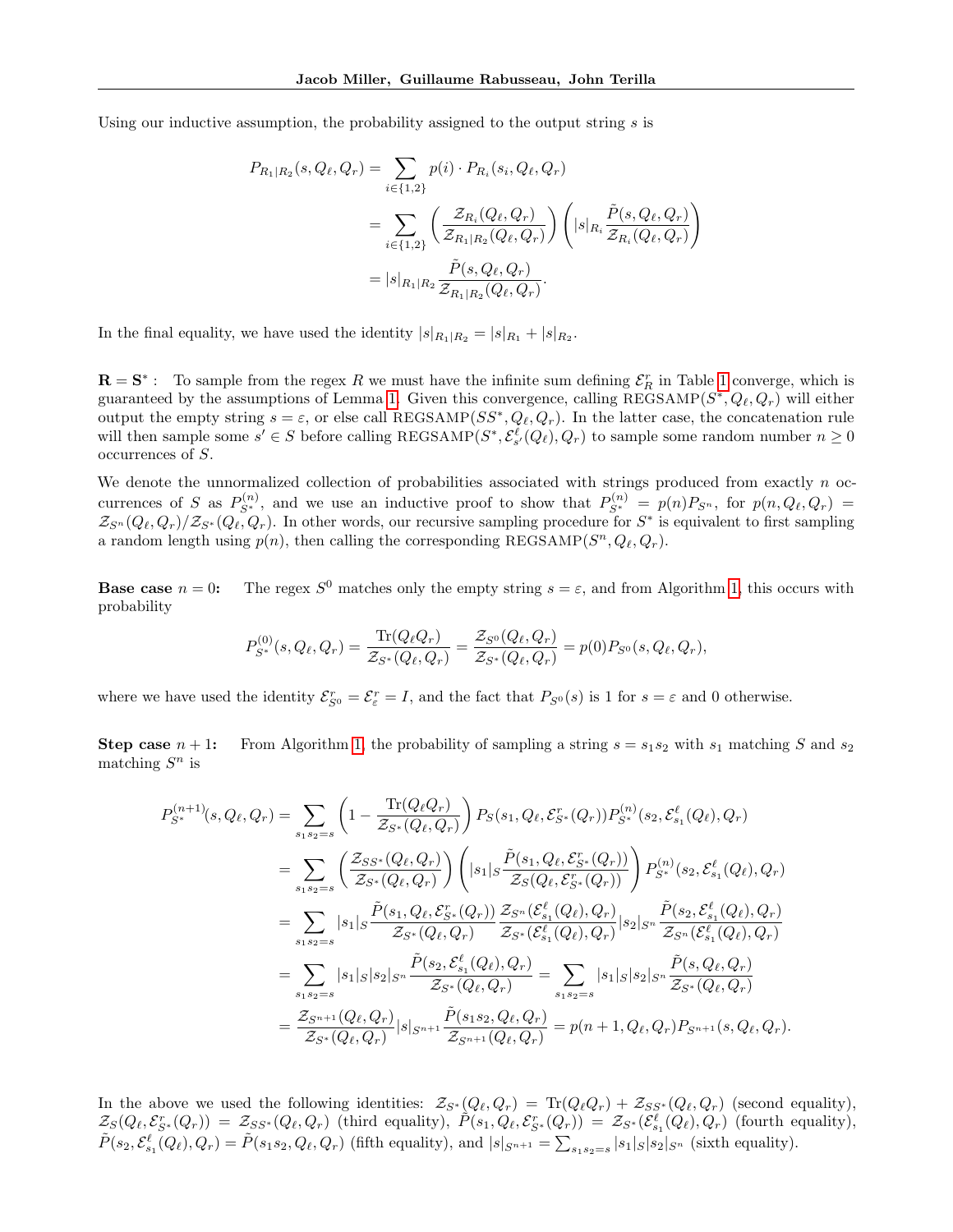With this inductive characterization of the unnormalized distributions  $P_{S^*}^{(n)}$ , we can finally show

$$
P_{S^*}(s, Q_{\ell}, Q_r) = \sum_{n=0}^{\infty} P_{S^*}^{(n)}(s, Q_{\ell}, Q_r) = \sum_{n=0}^{\infty} \frac{\mathcal{Z}_{S^n}(Q_{\ell}, Q_r)}{\mathcal{Z}_{S^*}(Q_{\ell}, Q_r)} |s|_{S^n} \frac{\tilde{P}(s, Q_{\ell}, Q_r)}{\mathcal{Z}_{S^n}(Q_{\ell}, Q_r)}
$$

$$
= |s|_{S^*} \frac{\tilde{P}(s, Q_{\ell}, Q_r)}{\mathcal{Z}_{S^*}(Q_{\ell}, Q_r)},
$$

where we have used the identity  $\sum_{n=0}^{\infty} |s|_{S^n} = |s|_{S^*}$  in the last equality.

 $\Box$ 

Having proved Lemma [1,](#page-11-1) we can now prove Theorem [1](#page-5-1) as a simple corollary, which is restated here for ease of reference.

**Theorem.** Consider a u-MPS model with core tensor A and boundary vectors  $\alpha$  and  $\omega$ , along with an unambiguous regex R whose right transfer operator  $\mathcal{E}_R^r$  converges. Let  $P_*$  indicate the probability distribution over arbitrary strings defined by the u-MPS, so that  $\Sigma_{s\in\Sigma^*}P_*(s)=1$ . Then calling REGSAMP $(R,\alpha\alpha^T,\omega\omega^T)$  generates a random string  $s \in \Sigma^*$  from the conditional u-MPS distribution  $P_*(s|s \in R) = P_*(s)/P_*(R)$ , where  $P_*(R) := \sum_{s' \in R} P_*(s')$ .

*Proof.* From Lemma [1,](#page-11-1) we know the probability distribution of strings output by REGSAMP $(R, \alpha \alpha^T, \omega \omega^T)$ , as well as  $P_*(s) = \text{REGSAMP}(\Sigma^*, \alpha \alpha^T, \omega \omega^T)$ . This characterization lets us show

$$
P_R(s, \alpha \alpha^T, \omega \omega^T) = |s|_R \frac{\tilde{P}(s, \alpha \alpha^T, \omega \omega^T)}{\mathcal{Z}_R(\alpha \alpha^T, \omega \omega^T)} = |s|_R \frac{\tilde{P}(s, \alpha \alpha^T, \omega \omega^T)}{\text{Tr}(\alpha \alpha^T \mathcal{E}_R^r(\omega \omega^T))}
$$
  
\n
$$
= |s|_R \left( \frac{\tilde{P}(s, \alpha \alpha^T, \omega \omega^T)}{\mathcal{Z}_{\Sigma^*}(\alpha \alpha^T, \omega \omega^T)} \right) \left( \frac{\mathcal{Z}_{\Sigma^*}(\alpha \alpha^T, \omega \omega^T)}{\sum_{s' \in R} \tilde{P}(s', \alpha \alpha^T, \omega \omega^T)} \right)
$$
  
\n
$$
= |s|_R \frac{P_{\Sigma^*}(s, \alpha \alpha^T, \omega \omega^T)}{\sum_{s' \in R} P_{\Sigma^*}(s', \alpha \alpha^T, \omega \omega^T)} = \begin{cases} P_*(s)/P_*(R), & \text{if } s \in R \\ 0, & \text{otherwise} \end{cases}
$$
  
\n
$$
= P_*(s|s \in R).
$$

In the third equality we used  $(7)$  in Theorem [3](#page-10-1) (which reduces to Equation  $(5)$  for an unambiguous R) to express  $\mathcal{E}_R^r$  as  $\mathcal{E}_R^r = \sum_{s \in R} \mathcal{E}_s^r$ , while also introducing a normalization factor associated with  $\Sigma^*$  to the numerator and denominator. In the last equality we have used the definition of the conditional probability distribution associated with s matching the regex R, and have also utilized the fact that  $|s|_R$  is either 1 or 0 for unambiguous regex.

 $\Box$ 

## <span id="page-13-0"></span>C Runtime Analysis

Algorithm [1](#page-5-0) is written as a recursive procedure, which makes its runtime analysis nontrivial. We show here that this sampling procedure can in most cases be carried out using compute and storage costs which scale linearly with the length  $L_R$  of the defining regex R. As a technical assumption, we require the star height of R to be bounded, where the star height  $h_*(R)$  is defined recursively as  $h_*(c) = 0$ ,  $h_*(R_1R_2) = h_*(R_1|R_2) = \max(h_*(R_1), h_*(R_2)),$ and  $h_*(S^*) = 1 + h_*(S)$ . In practice this assumption is very mild.

**Theorem 4.** Consider a core tensor A and regex R of length  $L_R$  with bounded star height, for which the associated right transfer operator  $\mathcal{E}_R^r$  converges. Then calling REGSAMP( $R, Q_\ell, Q_r$ ) will return a random string of mean length  $\langle n \rangle = O(L_R)$ , with average-case compute cost of  $C_R = O(L_R dD^3)$  and worst-case memory cost of  $M_R = \mathcal{O}(L_R D^2).$ 

*Proof.* We again utilize a proof by induction, with the additional assumption that  $C_R$  is also an upper bound on the expected cost of applying the transfer operator  $\mathcal{E}_R^r$ . For the regex length  $L_R$ , we consider the characters |, (, ), \*, and c (for  $c \in \Sigma$ ) as having length 1, along with the single-character regex  $\Sigma$ . This definition of length is closer to that of real-world regex, where the metacharacter "." corresponds to our  $\Sigma$ .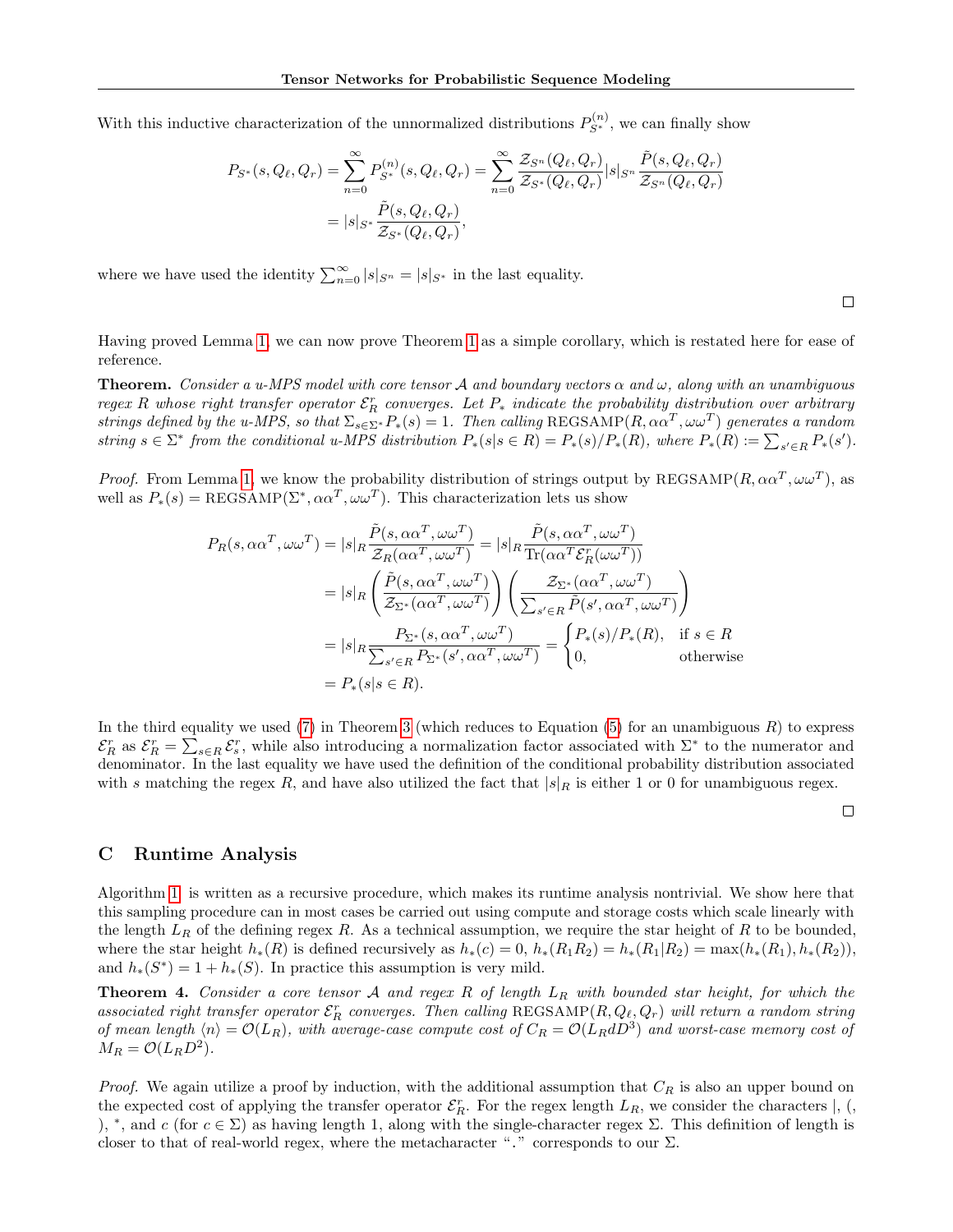In order to utilize caching in Algorithm [1,](#page-5-0) we replace the simple recursive case of binary regex concatenation  $R = R_1 R_2$  with a maximal concatenation of smaller regex  $R = R_1 R_2 \cdots R_K$ , where each  $R_i$  is either a single character, a union of regex, or a Kleene closure. Such concatenations are the only place where caching is utilized, allowing us to bound the memory usage in terms of the regex length  $L_R$ , rather than the random string length  $n_R$ . We don't include the non-cache memory usage required to hold our u-MPS parameters and intermediate variables, which is in every case  $\mathcal{O}(dD^2)$ .

Given that the length  $n<sub>R</sub>$  of an output sample is typically a random variable, we first show that the mean length is bounded as  $\langle n_R \rangle = \mathcal{O}(L_R)$ . It is apparent that for any regex R constructed without Kleene closures, we have the stronger bound  $n_R \leq L_R$ . We therefore start our inductive proof with this last remaining case of Kleene closures, showing that  $\langle n_R \rangle = O(L_R)$  for all regex R with bounded star height. We then use this result to characterize the compute and memory requirements of Algorithm [1.](#page-5-0)

 $\mathbf{R} = \mathbf{S}^*$ : In order for  $\mathcal{E}_{S^*}^r$  to converge, we must have the spectral radius of  $\mathcal{E}_S^r$  be  $\lambda_S := \rho(\mathcal{E}_S^r) < 1$ . Noting that this implies  $\text{Tr}(Q_{\ell} \mathcal{E}_S^r(Q_r)) \leq \lambda_S \text{Tr}(Q_{\ell} Q_r)$  for any boundary matrices  $Q_{\ell}, Q_r$ , we find that the probability of obtaining  $m$  occurrences of  $S$  is upper bounded as

$$
p(m) = \text{Tr}(Q_{\ell}(\mathcal{E}_S^r)^{\circ m}(Q_r))/\mathcal{Z}_R(Q_{\ell}, Q_r) \leq \lambda_S^m \text{Tr}(Q_{\ell}Q_r)/\mathcal{Z}_R(Q_{\ell}, Q_r) = \lambda_S^m p(0).
$$

Given this exponentially decaying upper bound, the output of REGSAMP( $S^*$ ) on average will consist of  $\langle m \rangle =$  $\mathcal{O}(\chi_S)$  calls to REGSAMP(S), where  $\chi_S := \lambda_S^{-1}$ . Assuming we can obtain a boundary-independent upper bound on the expected length of REGSAMP(S), then this proves that  $\langle n_{S*} \rangle = \mathcal{O}(\chi_S \langle n_S \rangle)$ .

If S itself contains expressions with deeply nested Kleene closures then this task becomes difficult, with the above bound translating to  $\langle n_R \rangle = \mathcal{O}(\chi^{h_*(R)} L_R)$ , for  $h_*(R)$  the star height of R and  $\chi$  the maximum  $\chi_{S_i}$  among all nested subexpressions  $(S_i)^*$  within R. However, if we assume R has bounded star height, then this reduces to  $\langle n_R \rangle = \mathcal{O}(\chi^{h_*(R)} L_R) = \mathcal{O}(L_R)$ , our desired bound.

Moving on to a consideration of the resource costs of  $REGSAMP(S^*)$ , we make the inductive assumption that a single call to REGSAMP(S) has average-case runtime of  $\mathcal{O}(L_S dD^3)$  and worst-case memory usage of  $\mathcal{O}(L_S D^2)$ . Algorithm [1](#page-5-0) in this case will m samples from S, using the same right boundary condition  $Q_r^*$  each time. This leads to regex length, runtime, and memory usage of

$$
L_R = L_S + 1 = \mathcal{O}(L_S), \qquad C_R = \mathcal{O}(\langle m \rangle C_S) = \mathcal{O}(\chi_S L_S dD^3) = \mathcal{O}(L_R dD^3),
$$
  
\n
$$
M_R = M_S = \mathcal{O}(L_S D^2) = \mathcal{O}(L_R D^2),
$$

where the last equality of  $C_R$  uses the bounded star height of R. We finally note that the above bound on  $C_R$  also applies to the transfer operator  $\mathcal{E}_{S^*}^r$ , whose action on  $Q_r$  can be approximated to arbitrary precision  $\epsilon = \exp(\mathcal{O}(-m/\chi_S))$  using m applications of  $\mathcal{E}_S^r$ .

 $\mathbf{R} = \sigma$ , for  $\sigma = \mathbf{c}$  or  $\Sigma$ : For the case of  $R = c$ , no resources are required for sampling. For  $R = \Sigma$ , the sampling procedure costs  $C_{\Sigma} = \mathcal{O}(dD^3)$ , which also gives an upper bound on the cost of applying the transfer operator  $\mathcal{E}_{\sigma}^r$ . The regex and output string lengths are both 1 here and no caching is involved, so

$$
L_{\sigma} = 1, \qquad C_{\sigma} = \mathcal{O}(dD^3) = \mathcal{O}(L_{\sigma}dD^3), \qquad M_{\sigma} = 0 = \mathcal{O}(L_{\sigma}D^2).
$$

 $\mathbf{R} = \mathbf{R}_1 \mathbf{R}_2 \cdots \mathbf{R}_K$ : When evaluating REGSAMP $(R_1 \cdots R_K, Q_\ell, Q_r)$ , we first compute and cache the K right boundary matrices  $Q_r^{(1)}, Q_r^{(2)}, \ldots, Q_r^{(K)}$  in a right-to-left sweep, via the rules  $Q_r^{(K)} = Q_r$  and  $Q_r^{(i-1)} = \mathcal{E}_{R_i}^r(Q_r^{(i)})$ . This has a memory cost of  $M_R = \mathcal{O}(KD^2)$ . With these right boundary matrices in hand, we then use a left-to-right sweep to obtain strings  $s_1, s_2, \ldots, s_K$  via repeated calls to REGSAMP $(R_i, Q_\ell^{(i)}, Q_r^{(i)})$ , where the left boundary matrices are defined as  $Q_{\ell}^{(1)} = Q_{\ell}$  and  $Q_{\ell}^{(i+1)} = \mathcal{E}_{s_i}^{\ell}(Q_{\ell}^{(i)})$  $\binom{i}{\ell}$ . No caching of the  $Q_{\ell}^{(i)}$  $\ell$ <sup>(*i*</sup>) is required, and each call to REGSAMP $(R_i, Q_\ell^{(i)}, Q_r^{(i)})$  generally involves some additional memory usage, which is freed immediately afterwards.

Applying our inductive assumption about the runtime and memory usage of each of the transfer operators and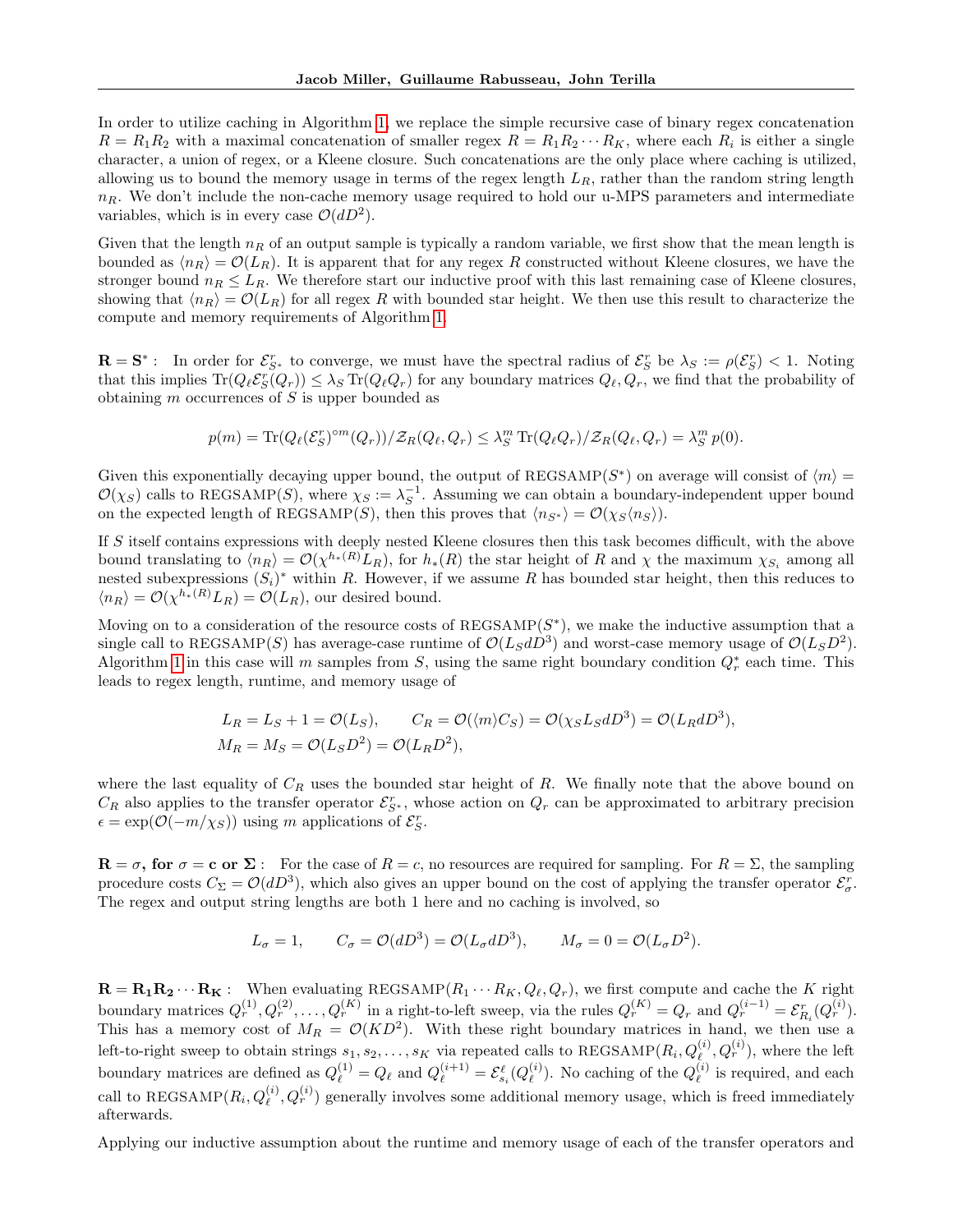REGSAMP calls for the subexpressions  $R_1, \ldots, R_K$ , we get

$$
L_R = \sum_{i=1}^K L_{R_i}, \qquad C_R = \mathcal{O}\left(\sum_{i=1}^K C_{R_i}\right) = \mathcal{O}\left(\sum_{i=1}^K L_{R_i} dD^3\right) = \mathcal{O}(L_R dD^3),
$$
  
\n
$$
M_R = \mathcal{O}(KD^2) + \max_i(M_{R_i}) = \mathcal{O}(KD^2) + \mathcal{O}(\max_i(L_{R_i})D^2) = \mathcal{O}(L_R D^2).
$$

 $\mathbf{R} = \mathbf{R_1}|\mathbf{R_2}|\cdots|\mathbf{R_K}$ : To evaluate REGSAMP $(R_1|\cdots|R_K,Q_\ell,Q_r)$ , we must first sample a random i from the distribution  $p(i) = \mathcal{Z}_{R_i}(Q_\ell, Q_r)/\mathcal{Z}_R(Q_\ell, Q_r)$ , then call REGSAMP $(R_i, Q_\ell, Q_r)$ . This gives the following characterization of the overall runtime and memory usage

$$
L_R = \mathcal{O}\left(\sum_{i=1}^K L_{R_i}\right), \qquad C_R = \mathcal{O}\left(\sum_{i=1}^K C_{R_i}\right) = \mathcal{O}\left(\sum_{i=1}^K L_{R_i} dD^3\right) = \mathcal{O}(L_R dD^3),
$$
  
\n
$$
M_R = \max_i (M_{R_i}) = \mathcal{O}(\max_i (L_{R_i}) D^2) = \mathcal{O}(L_R D^2).
$$

 $\Box$ 

# <span id="page-15-0"></span>D Experimental Details

Table 6: Definition of Tomita grammars 3-7 given in [\(Bengio and Frasconi, 1994\)](#page-16-19), which states a necessary and sufficient condition for a string to belong to each grammar. Tomita grammars 1 and 2 correspond to the respective family of strings  $1^n$  and  $(01)^*$ , and are unused because of their small size and simple structure.

| Tomita $\#$   3 |           |                                 |             |                                                                                                                                                                                       |              |
|-----------------|-----------|---------------------------------|-------------|---------------------------------------------------------------------------------------------------------------------------------------------------------------------------------------|--------------|
|                 | substring | Doesn't contain Doesn't contain | Contains an | Number of 0's<br><b>Description</b> $\left  1^{2n+1} 0^{2m+1} \right $ as a 000 as a substring even number minus number of 1's $0^* 1^* 0^* 1^*$<br>of 0's and 1's is a multiple of 3 | Has the form |

The u-MPS model we utilized was built from scratch in JAX [\(Bradbury et al., 2018\)](#page-16-20), while the LSTM and Transformer modules from PyTorch [\(Paszke et al., 2017\)](#page-17-23) were used for baselines. The code for the experiments can be found at [https://github.com/jemisjoky/umps\\_code](https://github.com/jemisjoky/umps_code). The LSTMs are single-layer models with 20 or 50 hidden units (20 or 50 in each direction for the bidirectional LSTM), and a linear decoder and softmax output layer used to obtain character probabilities. The bond dimension of the u-MPS was similar chosen to be 20 or 50, and for both types of models, five independent trials were used for each number of hidden states and the model with the lowest validation error was used to produce the sampling statistics reported in Section [6.](#page-6-1)

For each grammar, the models were trained on either 1,000 or 10,000 randomly chosen strings, with 1,000 strings used as a held-out validation set. The sampling percentages for Table [2](#page-6-0) and the sampling tasks of Table [3](#page-7-0) were obtained from sampling 1,000 random strings from the respective models, while the completion tasks of Table [3](#page-7-0) used 1,000 random strings from a held-out reference set, where the models were used to infer each character in each string when all other characters were used as bidirectional context.

In all experiments, models were trained with gradient descent relative to a negative log likelihood (NLL) loss and Adam optimizer [\(Kingma and Ba, 2015\)](#page-16-18). An initial learning rate of 10<sup>−</sup><sup>2</sup> was used, which was decreased by a factor of 10 each time the validation loss failed to improve for 5 consecutive epochs. In this manner, piecewise constant learning rates of  $10^{-2}$ ,  $10^{-3}$ , and  $10^{-4}$  were used, with the next drop in learning rate signalling the end of training.

The u-MPS, HMMs, and Transformers were trained identically for all experiments, with the unidirectional LSTM trained in the same way. The bidirectional LSTM was trained specifically for the string completion task, with the loss taken as a sum of the NLL of the correct character at each site of the training strings, given knowledge of all characters on the other sites. For each pair of sampling and completion tasks in Table [3,](#page-7-0) the same trained u-MPS model was used to produce both statistics.

For the dataset of email addresses used in the real-text experiments, we extracted all sender and receiver addresses contained in the CLAIR fraudulent emails dataset [\(Radev, 2008\)](#page-17-21), giving approximately 4,000 distinct addresses.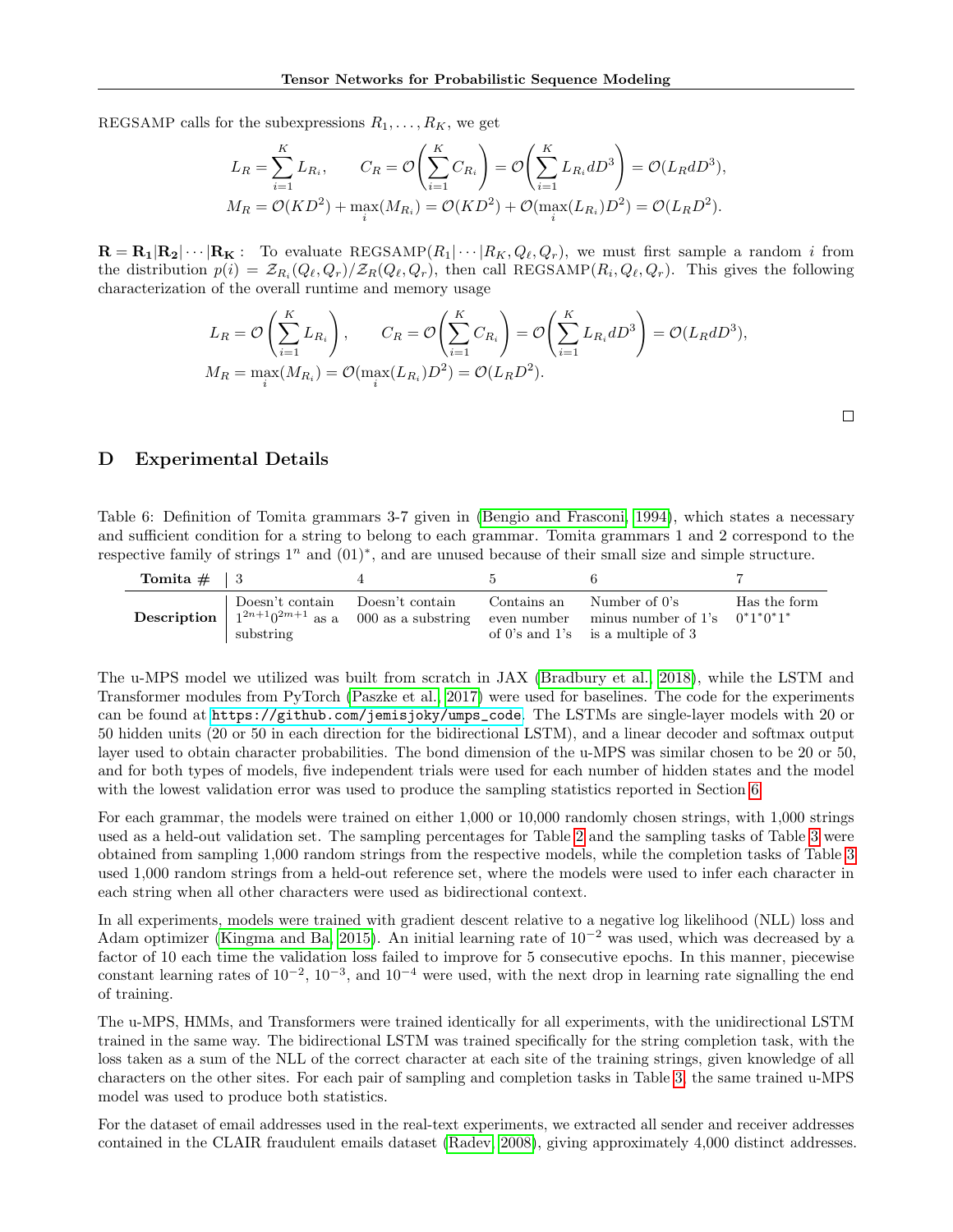Training was conducted in a similar manner to the synthetic data experiments, where the regular expression  $R_e = \{\wedge w\text{-}1+\< (\wedge w\text{-}1+\< w\text{-}1+\text{ was used to judge the correctness of unconditionally sampled strings.}\}$ 

Our regex sampler and regex regularizer are straightforward recursive implementations of Algorithm [1](#page-5-0) and the correspondence in Table [1,](#page-4-3) respectively. Although these naive implementations would typically lead to a significant overhead compared to implementations specialized for  $R_e$ , the use of just-in-time (JIT) compilation within JAX gives a significant reduction in this overhead. Employing JIT in this setting is in fact historically well-motivated, considering that one of the earliest applications of JIT compilation was for identifying text matching regular expressions [\(Thompson, 1968\)](#page-17-24).

## References

- <span id="page-16-17"></span>Alexander, R. N., Evenbly, G., and Klich, I. (2018). Exact holographic tensor networks for the Motzkin spin chain. arXiv:1806.09626.
- <span id="page-16-10"></span>Bailly, R. (2011). Quadratic weighted automata: Spectral algorithm and likelihood maximization. In Asian Conference on Machine Learning, pages 147–163.
- <span id="page-16-16"></span>Balle, B., Panangaden, P., and Precup, D. (2019). Singular value automata and approximate minimization. Mathematical Structures in Computer Science, 86(1):1–35.
- <span id="page-16-19"></span>Bengio, Y. and Frasconi, P. (1994). An EM approach to learning sequential behavior. Advances in Neural Information Processing Systems, 7.
- <span id="page-16-15"></span>Book, R., Even, S., Greibach, S., and Ott, G. (1971). Ambiguity in graphs and expressions. IEEE Transactions on Computers, 100(2):149–153.
- <span id="page-16-14"></span>Born, M. (1926). Quantenmechanik der stoßvorgänge. Zeitschrift für Physik, 38(11-12):803–827.
- <span id="page-16-20"></span>Bradbury, J., Frostig, R., Hawkins, P., Johnson, M. J., Leary, C., Maclaurin, D., and Wanderman-Milne, S. (2018). JAX: composable transformations of Python+NumPy programs.
- <span id="page-16-3"></span>Cheng, S., Wang, L., Xiang, T., and Zhang, P. (2019). Tree tensor networks for generative modeling. Physical Review B, 99(15):155131.
- <span id="page-16-6"></span>Coecke, B., Sadrzadeh, M., and Clark, S. (2010). Mathematical foundations for a compositional distributional model of meaning. arXiv:1003.4394.
- <span id="page-16-1"></span>Cohen, N., Sharir, O., and Shashua, A. (2016). On the expressive power of deep learning: A tensor analysis. In Conference on Learning Theory (CoLT), pages 698–728.
- <span id="page-16-8"></span>DeGiuli, E. (2019). Random language model. Physical Review Letters, 122:128301.

<span id="page-16-13"></span>Denis, F. and Esposito, Y. (2008). On rational stochastic languages. Fundamenta Informaticae, 86(1):41–47.

- <span id="page-16-12"></span>Droste, M., Kuich, W., and Vogler, H. (2009). Handbook of weighted automata. Springer.
- <span id="page-16-0"></span>Fannes, M., Nachtergaele, B., and Werner, R. F. (1992). Finitely correlated states on quantum spin chains. Communications in mathematical physics, 144(3):443–490.
- <span id="page-16-9"></span>Ferris, A. J. and Vidal, G. (2012). Perfect sampling with unitary tensor networks. *Physical Review B*, 85(16):165146.
- <span id="page-16-11"></span>Foerster, J. N., Gilmer, J., Sohl-Dickstein, J., Chorowski, J., and Sussillo, D. (2017). Input switched affine networks: an rnn architecture designed for interpretability. In Proceedings of the 34th International Conference on Machine Learning-Volume 70, pages 1136–1145.
- <span id="page-16-7"></span>Gallego, A. and Orús, R. (2017). Language design as information renormalization.  $arXiv:1708.01525$ .
- <span id="page-16-4"></span>Gehring, J., Auli, M., Grangier, D., Yarats, D., and Dauphin, Y. N. (2017). Convolutional sequence to sequence learning. In Proceedings of the 34th International Conference on Machine Learning-Volume 70, pages 1243–1252. JMLR. org.
- <span id="page-16-5"></span>Glasser, I., Pancotti, N., and Cirac, J. I. (2018). Supervised learning with generalized tensor networks. arXiv:1806.05964.
- <span id="page-16-2"></span>Han, Z.-Y., Wang, J., Fan, H., Wang, L., and Zhang, P. (2018). Unsupervised generative modeling using matrix product states. Physical Review X, 8(3):031012.
- <span id="page-16-18"></span>Kingma, D. P. and Ba, J. (2015). Adam: A method for stochastic optimization. In *International Conference on* Learning Representations (ICLR).